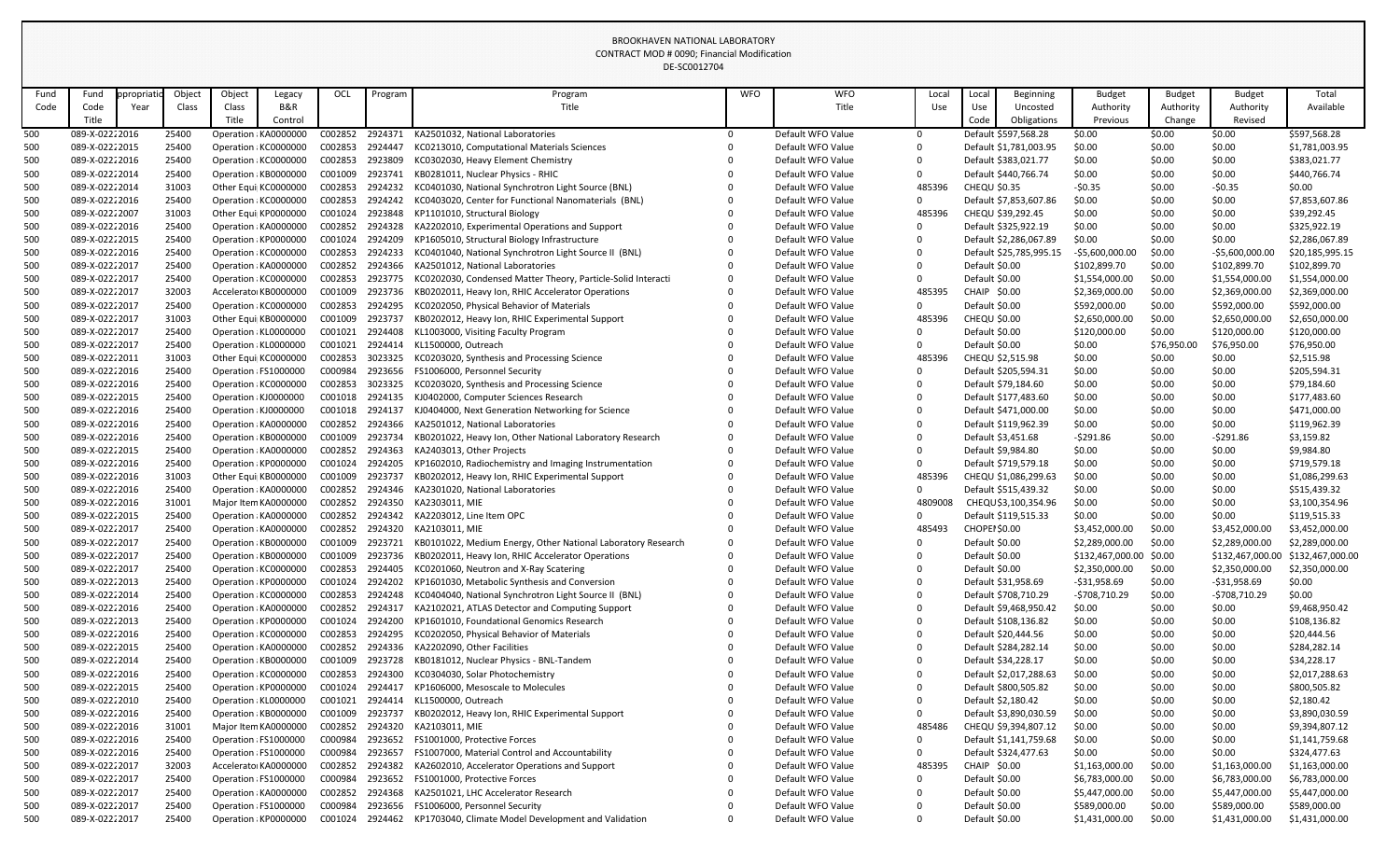| Fund | Fund           | propriatio | Object | Object | Legacy                | OCL     | Program | Program                                                           | <b>WFO</b> | <b>WFO</b>        | Local        | Local<br>Beginning     | <b>Budget</b>    | <b>Budget</b> | <b>Budget</b>    | Total           |
|------|----------------|------------|--------|--------|-----------------------|---------|---------|-------------------------------------------------------------------|------------|-------------------|--------------|------------------------|------------------|---------------|------------------|-----------------|
| Code | Code           | Year       | Class  | Class  | <b>B&amp;R</b>        |         |         | Title                                                             |            | Title             | Use          | Use<br>Uncosted        | Authority        | Authority     | Authority        | Available       |
|      | Title          |            |        | Title  | Control               |         |         |                                                                   |            |                   |              | Code<br>Obligations    | Previous         | Change        | Revised          |                 |
|      |                |            |        |        |                       |         |         |                                                                   |            |                   |              |                        |                  |               |                  |                 |
| 500  | 089-X-02222017 |            | 25400  |        | Operation KA0000000   | C002852 | 2924380 | KA2601020, National Laboratories                                  |            | Default WFO Value | $\mathbf{0}$ | Default \$0.00         | \$615,000.00     | \$0.00        | \$615,000.00     | \$615,000.00    |
| 500  | 089-X-02222017 |            | 25400  |        | Operation KL0000000   | C001021 | 2924407 | KL1002000, Community College Internship Program                   |            | Default WFO Value | $\Omega$     | Default \$0.00         | \$150,000.00     | \$30,000.00   | \$180,000.00     | \$180,000.00    |
| 500  | 089-X-02222017 |            | 31003  |        | Other Equi KC0000000  | C002853 | 2924233 | KC0401040, National Synchrotron Light Source II (BNL)             |            | Default WFO Value | 485396       | <b>CHEQU \$0.00</b>    | \$8,200,000.00   | \$0.00        | \$8,200,000.00   | \$8,200,000.00  |
| 500  | 089-X-02222017 |            | 25400  |        | Operation KC0000000   | C002853 | 2924192 | KC0207010, Energy Frontier Research Centers (EFRCs)               |            | Default WFO Value | $\mathbf{0}$ | Default \$0.00         | \$3,332,000.00   | \$0.00        | \$3,332,000.00   | \$3,332,000.00  |
| 500  | 089-X-02222017 |            | 25400  |        | Operation KC0000000   | C002853 | 3023325 | KC0203020, Synthesis and Processing Science                       |            | Default WFO Value | 0            | Default \$0.00         | \$2,551,000.00   | \$0.00        | \$2,551,000.00   | \$2,551,000.00  |
| 500  | 089-X-02222017 |            | 25400  |        | Operation KA0000000   | C002852 | 2924357 | KA2401021, Scientific Discovery through Advanced Computing (      |            | Default WFO Value | $\Omega$     | Default \$0.00         | \$120,000.00     | \$0.00        | \$120,000.00     | \$120,000.00    |
| 500  | 089-X-02222016 |            | 25400  |        | Operation KC0000000   | C002853 | 2924192 | KC0207010, Energy Frontier Research Centers (EFRCs)               |            | Default WFO Value | $\Omega$     | Default \$3,286,893.63 | \$0.00           | \$0.00        | \$0.00           | \$3,286,893.63  |
| 500  | 089-X-02222016 |            | 25400  |        | Operation KA0000000   | C002852 | 2924369 | KA2501022, Muon Accelerators                                      |            | Default WFO Value | $\Omega$     | Default \$624,552.42   | \$0.00           | \$0.00        | \$0.00           | \$624,552.42    |
| 500  | 089-X-02222016 |            | 25400  |        | Operation: KB0000000  | C001009 | 2924156 | KB0201052, Heavy Ion Accelerator R&D Natl Lab Research            |            | Default WFO Value | $\Omega$     | Default \$473,078.72   | \$0.00           | \$0.00        | \$0.00           | \$473,078.72    |
| 500  | 089-X-02222015 |            | 25400  |        | Operation KP0000000   | C001024 | 2924200 | KP1601010, Foundational Genomics Research                         |            | Default WFO Value |              | Default \$180,000.00   | \$0.00           | \$0.00        | \$0.00           | \$180,000.00    |
| 500  | 089-X-02222014 |            | 25400  |        | Operation KA0000000   | C002852 | 2923681 | KA1102812, Proton Facilities - Chng in Inventories, Common U      | $\Omega$   | Default WFO Value | $\Omega$     | Default \$212,904.79   | \$0.00           | \$0.00        | \$0.00           | \$212,904.79    |
| 500  | 089-X-02222016 |            | 25400  |        | Operation KB0000000   | C001009 | 2923721 | KB0101022, Medium Energy, Other National Laboratory Research      | 0          | Default WFO Value | $\Omega$     | Default \$332,163.64   | \$0.00           | \$0.00        | \$0.00           | \$332,163.64    |
| 500  | 089-X-02222016 |            | 25400  |        | Operation KC0000000   | C002853 | 2923807 | KC0302010, Chemical Energy                                        |            | Default WFO Value | $\Omega$     | Default \$330,284.74   | \$0.00           | \$0.00        | \$0.00           | \$330,284.74    |
|      | 089-X-02222016 |            | 25400  |        | Operation KC0000000   | C002853 | 2924421 | KC0406030, Long Term Surveillance and Maintenance                 |            | Default WFO Value | $\Omega$     | Default \$688,593.25   | \$0.00           | \$0.00        | \$0.00           | \$688,593.25    |
| 500  |                |            |        |        |                       |         |         |                                                                   |            |                   |              |                        |                  |               |                  |                 |
| 500  | 089-X-02222016 |            | 25400  |        | Operation KA0000000   | C002852 | 2924380 | KA2601020, National Laboratories                                  |            | Default WFO Value | $\Omega$     | Default \$97,745.06    | \$0.00           | \$0.00        | \$0.00           | \$97,745.06     |
| 500  | 089-X-02222016 |            | 32003  |        | Accelerato KB0000000  | C001009 | 2923736 | KB0202011, Heavy Ion, RHIC Accelerator Operations                 |            | Default WFO Value | 485395       | CHAIP \$3,384,154.12   | \$0.00           | \$0.00        | \$0.00           | \$3,384,154.12  |
| 500  | 089-X-02222012 |            | 25400  |        | Operation: KA0000000  | C002852 | 2924034 | KA1502021, Advanced Technology Research, Accelerator Develop      |            | Default WFO Value | $\mathbf{0}$ | Default \$3,459.35     | \$0.00           | \$0.00        | \$0.00           | \$3,459.35      |
| 500  | 089-X-02222016 |            | 25400  |        | Operation KA0000000   | C002852 | 2924319 | KA2102090, Other Facilities                                       |            | Default WFO Value | 0            | Default \$167,707.69   | $-521,673.92$    | \$0.00        | $-521,673.92$    | \$146,033.77    |
| 500  | 089-X-02222010 |            | 25400  |        | Operation KA0000000   | C002852 | 2924151 | KA1301032, Non-Accelerator Physics Research, Projects, Futur      |            | Default WFO Value | $\Omega$     | Default \$3,865.54     | $-53,865.54$     | \$0.00        | $-53,865.54$     | \$0.00          |
| 500  | 089-X-02222014 |            | 25400  |        | Operation KC0000000   | C002853 | 2923794 | KC0281013, BNL-NSLS                                               |            | Default WFO Value | $\Omega$     | Default \$165,193.55   | \$0.00           | \$0.00        | \$0.00           | \$165,193.55    |
| 500  | 089-X-02222016 |            | 25400  |        | Operation FS1000000   | C000984 | 2923653 | FS1002000, Security Systems                                       |            | Default WFO Value |              | Default \$631,209.37   | \$0.00           | \$0.00        | \$0.00           | \$631,209.37    |
| 500  | 089-X-02222016 |            | 25400  |        | Operation KB0000000   | C001009 | 2923752 | KB0301052, Theory, SciDAC, National Laboratory Research           |            | Default WFO Value | $\Omega$     | Default \$214,542.85   | \$0.00           | \$0.00        | \$0.00           | \$214,542.85    |
| 500  | 089-X-02222017 |            | 25400  |        | Operation KB0000000   | C001009 | 2923737 | KB0202012, Heavy Ion, RHIC Experimental Support                   |            | Default WFO Value | $\Omega$     | Default \$0.00         | \$35,958,000.00  | \$0.00        | \$35,958,000.00  | \$35,958,000.00 |
| 500  | 089-X-02222017 |            | 25400  |        | Operation KC0000000   | C002853 | 2923807 | KC0302010, Chemical Energy                                        |            | Default WFO Value |              | Default \$0.00         | \$4,606,000.00   | \$0.00        | \$4,606,000.00   | \$4,606,000.00  |
| 500  | 089-X-02222017 |            | 25400  |        | Operation KP0000000   | C001024 | 2924216 | KP1703020, Earth System Modeling                                  |            | Default WFO Value | $\Omega$     | Default \$0.00         | \$566,000.00     | \$0.00        | \$566,000.00     | \$566,000.00    |
| 500  | 089-X-02222017 |            | 25400  |        | Operation KC0000000   | C002853 | 2924242 | KC0403020, Center for Functional Nanomaterials (BNL)              |            | Default WFO Value |              | Default \$0.00         | \$22,868,000.00  | \$0.00        | \$22,868,000.00  | \$22,868,000.00 |
| 500  | 089-X-02222017 |            | 25400  |        | Operation KC0000000   | C002853 | 2924472 | KC0201070, X-Ray Scattering                                       |            | Default WFO Value |              | Default \$0.00         | \$1,900,000.00   | \$0.00        | \$1,900,000.00   | \$1,900,000.00  |
|      |                |            |        |        |                       |         |         |                                                                   |            |                   |              |                        |                  |               |                  |                 |
| 500  | 089-X-02222017 |            | 25400  |        | Operation KC0000000   | C002853 | 2924299 | KC0304020, Physical Biosciences                                   |            | Default WFO Value |              | Default \$0.00         | \$3,841,000.00   | \$0.00        | \$3,841,000.00   | \$3,841,000.00  |
| 500  | 089-X-02222017 |            | 25400  |        | Operation KB0000000   | C001009 |         | 2923755 KB0401022, Low Energy, Other National Laboratory Research |            | Default WFO Value |              | Default \$0.00         | \$839,000.00     | \$0.00        | \$839,000.00     | \$839,000.00    |
| 500  | 089-X-02222017 |            | 25400  |        | Operation KC0000000   | C002853 | 2923774 | KC0202020, Experimental Condensed Matter Physics                  |            | Default WFO Value |              | Default \$0.00         | \$2,139,000.00   | \$0.00        | \$2,139,000.00   | \$2,139,000.00  |
| 500  | 089-X-02222017 |            | 25400  |        | Operation: KB0000000  | C001009 | 2923752 | KB0301052, Theory, SciDAC, National Laboratory Research           |            | Default WFO Value | $\Omega$     | Default \$0.00         | \$369,000.00     | \$0.00        | \$369,000.00     | \$369,000.00    |
| 500  | 089-X-02222017 |            | 25400  |        | Operation KC0000000   | C002853 | 2923803 | KC0301020, Chemical Physics                                       | 0          | Default WFO Value | 0            | Default \$0.00         | \$1,802,000.00   | \$0.00        | \$1,802,000.00   | \$1,802,000.00  |
| 500  | 089-X-02222017 |            | 32001  |        | Constructic 39KA00000 | C002786 | 2924263 | 39KA00000PRN11SC40000, Long Baseline Neutrino Experiment (PE      | 0          | Default WFO Value | 0            | Default \$0.00         | \$8,950,000.00   | \$0.00        | \$8,950,000.00   | \$8,950,000.00  |
| 500  | 089-X-02222017 |            | 25400  |        | Operation: KB0000000  | C001009 | 2923734 | KB0201022, Heavy Ion, Other National Laboratory Research          |            | Default WFO Value | $\mathbf{0}$ | Default \$0.00         | \$25,000.00      | \$0.00        | \$25,000.00      | \$25,000.00     |
| 500  | 089-X-02222017 |            | 25400  |        | Operation KA0000000   | C002852 | 2924369 | KA2501022, Muon Accelerators                                      |            | Default WFO Value | $\mathbf{0}$ | Default \$0.00         | \$250,000.00     | \$0.00        | \$250,000.00     | \$250,000.00    |
| 500  | 089-X-02222017 |            | 31003  |        | Other Equi KB0000000  | C001009 | 2923736 | KB0202011, Heavy Ion, RHIC Accelerator Operations                 |            | Default WFO Value | 485396       | <b>CHEQU \$0.00</b>    | \$1,094,000.00   | \$0.00        | \$1,094,000.00   | \$1,094,000.00  |
| 500  | 089-X-02222016 |            | 31003  |        | Other Equi KP0000000  | C001024 | 2924209 | KP1605010, Structural Biology Infrastructure                      |            | Default WFO Value | 485396       | <b>CHEQU \$0.00</b>    | \$1,582,426.00   | \$0.00        | \$1,582,426.00   | \$1,582,426.00  |
| 500  | 089-X-02222017 |            | 25400  |        | Operation KC0000000   | C002853 | 2924300 | KC0304030, Solar Photochemistry                                   |            | Default WFO Value | $\mathbf{0}$ | Default \$0.00         | \$6,755,000.00   | \$0.00        | \$6,755,000.00   | \$6,755,000.00  |
| 500  | 089-X-02222016 |            | 25400  |        | Operation: KP0000000  | C001024 | 2924216 | KP1703020, Earth System Modeling                                  |            | Default WFO Value | $\mathbf{0}$ | Default \$0.00         | \$120,000.00     | \$0.00        | \$120,000.00     | \$120,000.00    |
| 500  | 089-X-02222013 |            | 32001  |        | Constructic 39KG00000 | C002739 | 2924227 | 39KG01000PRN10SC72000, Renovate Science Laboratories, Ph. I       |            | Default WFO Value | $\mathbf{0}$ | Default \$13,328.21    | \$0.00           | \$0.00        | \$0.00           | \$13,328.21     |
| 500  | 089-X-02222016 |            | 25400  |        | Operation KL0000000   | C001021 | 2924408 | KL1003000, Visiting Faculty Program                               |            | Default WFO Value | $\mathbf{0}$ | Default \$325,428.91   | \$0.00           | \$0.00        | \$0.00           | \$325,428.91    |
| 500  | 089-X-02222016 |            | 25400  |        | Operation KL0000000   | C001021 | 2924414 | KL1500000, Outreach                                               |            | Default WFO Value | $\mathbf{0}$ | Default \$40,000.00    | \$0.00           | \$0.00        | \$0.00           | \$40,000.00     |
|      |                |            |        |        |                       |         |         |                                                                   |            |                   |              |                        |                  |               |                  | \$0.00          |
| 500  | 089-X-02222014 |            | 31003  |        | Other Equi KC0000000  | C002853 | 2924300 | KC0304030, Solar Photochemistry                                   |            | Default WFO Value | 485396       | CHEQU \$1,164.17       | $-51,164.17$     | \$0.00        | $-51,164.17$     |                 |
| 500  | 089-X-02222016 |            | 25400  |        | Operation KP0000000   | C001024 | 2924209 | KP1605010, Structural Biology Infrastructure                      |            | Default WFO Value | $\mathbf{0}$ | Default \$2,500,000.00 | $-$1,582,426.00$ | \$0.00        | $-51,582,426.00$ | \$917,574.00    |
| 500  | 089-X-02222016 |            | 25400  |        | Operation: KP0000000  | C001024 | 2924462 | KP1703040, Climate Model Development and Validation               |            | Default WFO Value | $\mathbf{0}$ | Default \$1,338,617.23 | \$0.00           | \$0.00        | \$0.00           | \$1,338,617.23  |
| 500  | 089-X-02222016 |            | 25400  |        | Operation FS1000000   | C000984 | 2923654 | FS1004000, Information Security                                   | 0          | Default WFO Value | $\mathbf{0}$ | Default \$219,425.15   | \$0.00           | \$0.00        | \$0.00           | \$219,425.15    |
| 500  | 089-X-02222014 |            | 32001  |        | Constructic 39KC00000 | C000604 | 2924055 | 39KC02000PRN07SC06000, PED, National Synchrotron Light Sourc      | 0          | Default WFO Value | $\mathbf{0}$ | Default \$2,399.33     | $-52,399.33$     | \$0.00        | $-52,399.33$     | \$0.00          |
| 500  | 089-X-02222016 |            | 25400  |        | Operation KC0000000   | C002853 | 2923774 | KC0202020, Experimental Condensed Matter Physics                  |            | Default WFO Value | $\mathbf{0}$ | Default \$188,786.71   | \$0.00           | \$0.00        | \$0.00           | \$188,786.71    |
| 500  | 089-X-02222016 |            | 25400  |        | Operation KB0000000   | C001009 | 2923733 | KB0201021, Heavy Ion, RHIC Research                               |            | Default WFO Value | $\mathbf{0}$ | Default \$1,156,414.54 | \$0.00           | \$0.00        | \$0.00           | \$1,156,414.54  |
| 500  | 089-X-02222016 |            | 25400  |        | Operation KA0000000   | C002852 | 2924320 | KA2103011, MIE                                                    |            | Default WFO Value | 485493       | CHOPEI \$8,877.94      | \$0.00           | \$0.00        | \$0.00           | \$8,877.94      |
| 500  | 089-X-02222017 |            | 25400  |        | Operation KC0000000   | C002853 | 2923809 | KC0302030, Heavy Element Chemistry                                |            | Default WFO Value | $\mathbf{0}$ | Default \$0.00         | \$212,000.00     | \$0.00        | \$212,000.00     | \$212,000.00    |
| 500  | 089-X-02222017 |            | 25400  |        | Operation KA0000000   | C002852 | 2924325 | KA2201020, National Laboratories                                  |            | Default WFO Value | $\mathbf{0}$ | Default \$0.00         | \$4,820,000.00   | \$0.00        | \$4,820,000.00   | \$4,820,000.00  |
| 500  | 089-X-02222017 |            | 25400  |        | Operation KA0000000   | C002852 | 2924336 | KA2202090, Other Facilities                                       |            | Default WFO Value | $\mathbf{0}$ | Default \$0.00         | \$385,000.00     | \$0.00        | \$385,000.00     | \$385,000.00    |
| 500  | 089-X-02222017 |            | 25400  |        | Operation: KA0000000  | C002852 | 2924313 | KA2101020, National Laboratories                                  |            | Default WFO Value | $\mathbf{0}$ | Default \$0.00         | \$5,450,000.00   | \$0.00        | \$5,450,000.00   | \$5,450,000.00  |
| 500  | 089-X-02222017 |            | 25400  |        | Operation KC0000000   | C002853 | 2924460 | KC0301050, Condensed Phase & Interfacial Molecular Science        |            | Default WFO Value | $\Omega$     | Default \$0.00         | \$1,546,000.00   | \$0.00        | \$1,546,000.00   | \$1,546,000.00  |
| 500  | 089-X-02222017 |            | 25400  |        | Operation KJ0000000   | C001018 | 2924474 | KJ0402010, Computer Sciences - Research                           |            | Default WFO Value | $\Omega$     | Default \$0.00         | \$450,000.00     | \$0.00        | \$450,000.00     | \$450,000.00    |
| 500  | 089-X-02222017 |            | 25400  |        | Operation KA0000000   | C002852 | 2924382 | KA2602010, Accelerator Operations and Support                     |            | Default WFO Value | $\mathbf{0}$ | Default \$0.00         | \$3,613,000.00   | \$0.00        | \$3,613,000.00   | \$3,613,000.00  |
|      |                |            |        |        |                       |         |         |                                                                   |            |                   |              |                        |                  |               |                  |                 |
| 500  | 089-X-02222017 |            | 25400  |        | Operation KC0000000   | C002853 | 2923769 | KC0201010, Structure Of Materials                                 |            | Default WFO Value | $\Omega$     | Default \$0.00         | \$3,634,000.00   | \$0.00        | \$3,634,000.00   | \$3,634,000.00  |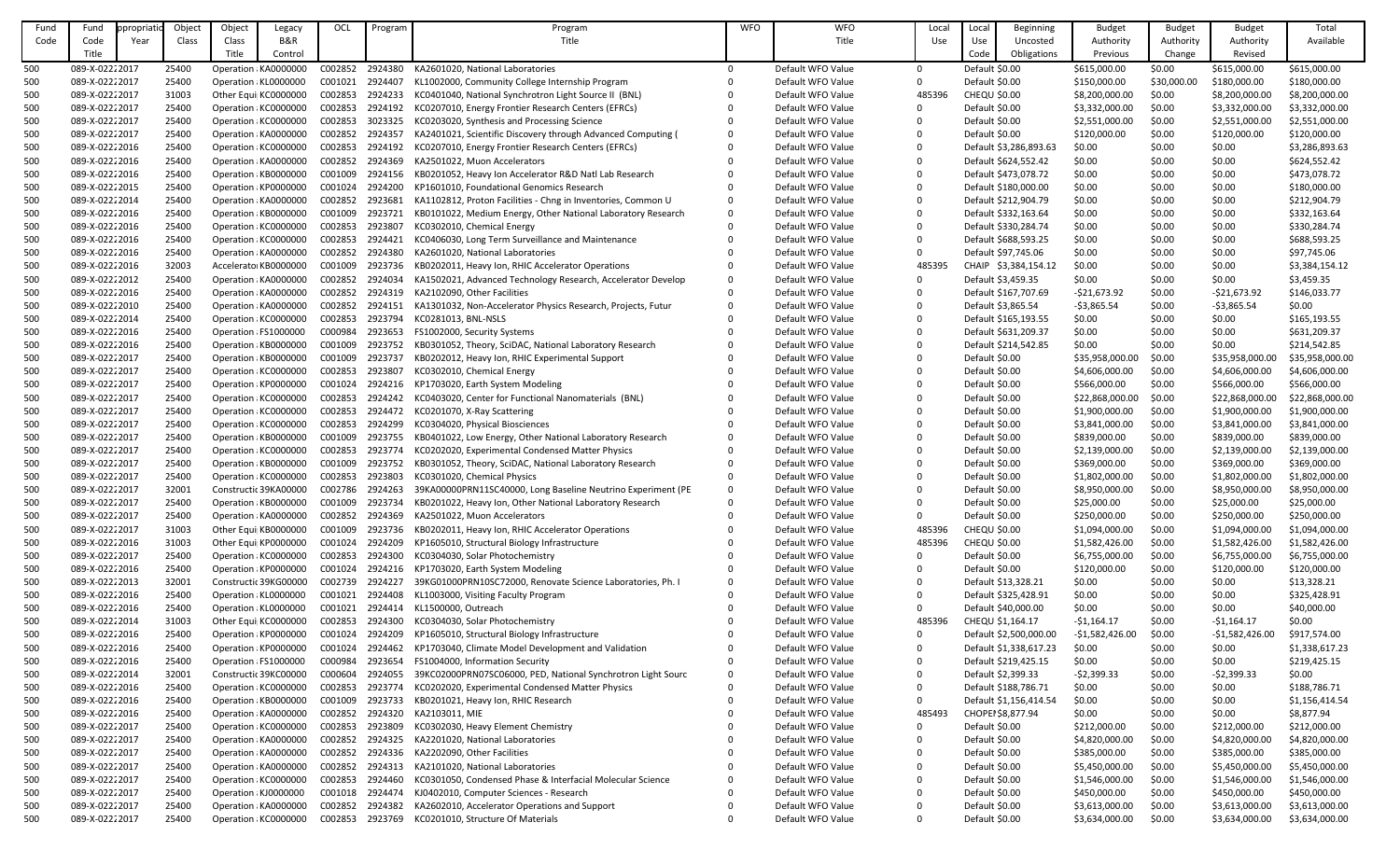| Fund | Fund           | opropriatio | Object | Object              | Legacy                | OCL     | Program | Program                                                      | <b>WFO</b> | <b>WFO</b>        | Local        | Loca                   | Beginning   | <b>Budget</b>  | <b>Budget</b> | <b>Budget</b>  | Total           |
|------|----------------|-------------|--------|---------------------|-----------------------|---------|---------|--------------------------------------------------------------|------------|-------------------|--------------|------------------------|-------------|----------------|---------------|----------------|-----------------|
| Code | Code           | Year        | Class  | Class               | <b>B&amp;R</b>        |         |         | Title                                                        |            | Title             | Use          | Use                    | Uncosted    | Authority      | Authority     | Authority      | Available       |
|      | Title          |             |        | Title               | Control               |         |         |                                                              |            |                   |              | Code                   | Obligations | Previous       | Change        | Revised        |                 |
|      | 089-X-02222017 |             |        |                     |                       |         |         |                                                              |            | Default WFO Value |              |                        |             |                |               |                |                 |
| 500  |                |             | 31001  |                     | Major Item KA0000000  | C002852 | 2924350 | KA2303011, MIE                                               | 0          |                   | 4809008      | CHEQU \$0.00           |             | \$3,000,000.00 | \$0.00        | \$3,000,000.00 | \$3,000,000.00  |
| 500  | 089-X-02222015 |             | 25400  |                     | Operation: KC0000000  | C002853 | 2923769 | KC0201010, Structure Of Materials                            |            | Default WFO Value | $\Omega$     | Default \$0.00         |             | \$3,393.61     | \$0.00        | \$3,393.61     | \$3,393.61      |
| 500  | 089-X-02222016 |             | 25400  |                     | Operation FS1000000   | C000984 | 2923655 | FS1005000, Cyber Security                                    |            | Default WFO Value | $\Omega$     | Default \$718,695.99   |             | \$0.00         | \$0.00        | \$0.00         | \$718,695.99    |
| 500  | 089-X-02222016 |             | 25400  |                     | Operation KA0000000   | C002852 | 2924355 | KA2401012, National Laboratories                             |            | Default WFO Value | $\mathbf{0}$ | Default \$872,897.65   |             | \$0.00         | \$0.00        | \$0.00         | \$872,897.65    |
| 500  | 089-X-02222016 |             | 25400  |                     | Operation: KC0000000  | C002853 | 2923803 | KC0301020, Chemical Physics                                  |            | Default WFO Value | $\Omega$     | Default \$268,939.89   |             | \$0.00         | \$0.00        | \$0.00         | \$268,939.89    |
| 500  | 089-X-02222015 |             | 25400  |                     | Operation KA0000000   | C002852 | 2924313 | KA2101020, National Laboratories                             |            | Default WFO Value | 485474       | CHOPEI \$620,981.62    |             | \$0.00         | \$0.00        | \$0.00         | \$620,981.62    |
| 500  | 089-X-02222016 |             | 25400  |                     | Operation KB0000000   | C001009 | 2923746 | KB0301020, Theory, National Laboratory Research              |            | Default WFO Value | $\mathbf{0}$ | Default \$1,702,019.19 |             | \$0.00         | \$0.00        | \$0.00         | \$1,702,019.19  |
| 500  | 089-X-02222016 |             | 25400  |                     | Operation FS1000000   | C000984 | 2923658 | FS1009000, Program Management                                |            | Default WFO Value | $\Omega$     | Default \$502,270.24   |             | \$0.00         | \$0.00        | \$0.00         | \$502,270.24    |
| 500  | 089-X-02222016 |             | 25400  |                     | Operation: KC0000000  | C002853 | 2923775 | KC0202030, Condensed Matter Theory, Particle-Solid Interacti |            | Default WFO Value | $\Omega$     | Default \$240,339.63   |             | \$0.00         | \$0.00        | \$0.00         | \$240,339.63    |
| 500  | 089-X-02222016 |             | 25400  |                     | Operation: KA0000000  | C002852 | 2924314 | KA2101030, University Service Accounts                       |            | Default WFO Value | $\Omega$     | Default \$242,500.00   |             | \$0.00         | \$0.00        | \$0.00         | \$242,500.00    |
| 500  | 089-X-02222012 |             | 25400  |                     | Operation KA0000000   | C002852 | 2923679 | KA1102080, Proton Facilities - Other                         |            | Default WFO Value | $\mathbf{0}$ | Default \$22,965.75    |             | $-51,048.67$   | \$0.00        | $-51,048.67$   | \$21,917.08     |
| 500  | 089-X-02222015 |             | 25400  | Operation KJ0000000 |                       | C001018 | 2924137 | KJ0404000, Next Generation Networking for Science            |            | Default WFO Value | $\Omega$     | Default \$220,490.65   |             | $-52,864.15$   | \$0.00        | $-52,864.15$   | \$217,626.50    |
| 500  | 089-X-02222015 |             | 31003  |                     | Other Equi KC0000000  | C002853 | 2923774 | KC0202020, Experimental Condensed Matter Physics             |            | Default WFO Value | 485396       | CHEQU \$3,393.61       |             | $-53,393.61$   | \$0.00        | $-53,393.61$   | \$0.00          |
|      |                |             |        |                     |                       |         | 2924447 |                                                              |            |                   |              |                        |             |                |               |                |                 |
| 500  | 089-X-02222016 |             | 25400  |                     | Operation: KC0000000  | C002853 |         | KC0213010, Computational Materials Sciences                  |            | Default WFO Value | $\mathbf{0}$ | Default \$2,875,000.00 |             | \$0.00         | \$0.00        | \$0.00         | \$2,875,000.00  |
| 500  | 089-X-02222013 |             | 31003  |                     | Other Equi KA0000000  | C002852 | 2924363 | KA2403013, Other Projects                                    |            | Default WFO Value | 485396       | CHEQU \$13,302.54      |             | $-$13,302.54$  | \$0.00        | $-$13,302.54$  | \$0.00          |
| 500  | 089-X-02222014 |             | 25400  |                     | Operation: KP0000000  | C001024 | 2924200 | KP1601010, Foundational Genomics Research                    |            | Default WFO Value | $\mathbf{0}$ | Default \$180,000.00   |             | \$0.00         | \$0.00        | \$0.00         | \$180,000.00    |
| 500  | 089-X-02222016 |             | 31003  |                     | Other Equi KC0000000  | C002853 | 2924233 | KC0401040, National Synchrotron Light Source II (BNL)        |            | Default WFO Value | 485396       | CHEQU \$6,757,308.93   |             | \$5,600,000.00 | \$0.00        | \$5,600,000.00 | \$12,357,308.93 |
| 500  | 089-X-02222016 |             | 31003  |                     | Other Equi KC0000000  | C002853 | 2924242 | KC0403020, Center for Functional Nanomaterials (BNL)         |            | Default WFO Value | 485396       | CHEQU \$2,135,454.47   |             | \$0.00         | \$0.00        | \$0.00         | \$2,135,454.47  |
| 500  | 089-X-02222015 |             | 25400  |                     | Operation KA0000000   | C002852 | 2924314 | KA2101030, University Service Accounts                       |            | Default WFO Value | $\Omega$     | Default \$52,821.41    |             | \$0.00         | \$0.00        | \$0.00         | \$52,821.41     |
| 500  | 089-X-02222016 |             | 25400  |                     | Operation: KL0000000  | C001021 | 2924407 | KL1002000, Community College Internship Program              |            | Default WFO Value | $\Omega$     | Default \$139,000.95   |             | \$0.00         | \$0.00        | \$0.00         | \$139,000.95    |
| 500  | 089-X-02222016 |             | 25400  |                     | Operation: KC0000000  | C002853 | 2924305 | KC0406020, Accelerator and Detector Research                 |            | Default WFO Value | $\Omega$     | Default \$514,401.99   |             | \$0.00         | \$0.00        | \$0.00         | \$514,401.99    |
| 500  | 089-X-02222017 |             | 25400  |                     | Operation FS1000000   | C000984 | 2923655 | FS1005000, Cyber Security                                    |            | Default WFO Value | $\Omega$     | Default \$0.00         |             | \$2,098,000.00 | \$0.00        | \$2,098,000.00 | \$2,098,000.00  |
| 500  | 089-X-02222017 |             | 25400  |                     | Operation: KA0000000  | C002852 | 2924358 | KA2401022, Scientific Computing                              |            | Default WFO Value | $\Omega$     | Default \$0.00         |             | \$352,000.00   | \$0.00        | \$352,000.00   | \$352,000.00    |
| 500  | 089-X-02222017 |             | 25400  | Operation KJ0000000 |                       | C001018 | 2924476 | KJ0403010, Computational Partnerships - SciDAC               |            | Default WFO Value | $\Omega$     | Default \$0.00         |             | \$237,000.00   | \$0.00        | \$237,000.00   | \$237,000.00    |
| 500  | 089-X-02222017 |             | 25400  |                     | Operation KB0000000   | C001009 | 2923749 | KB0301042, Theory, Nuclear Data, National Laboratory Researc |            | Default WFO Value | $\Omega$     | Default \$0.00         |             | \$3,990,000.00 | \$0.00        | \$3,990,000.00 | \$3,990,000.00  |
|      | 089-X-02222017 |             | 25400  |                     |                       | C000984 | 2923654 | FS1004000, Information Security                              |            | Default WFO Value | $\Omega$     | Default \$0.00         |             |                | \$0.00        | \$509,000.00   | \$509,000.00    |
| 500  |                |             |        |                     | Operation FS1000000   |         |         |                                                              |            |                   |              |                        |             | \$509,000.00   |               |                |                 |
| 500  | 089-X-02222017 |             | 25400  | Operation KL0000000 |                       | C001021 | 2924406 | KL1001000, Science Undergraduate Laboratory Internship       |            | Default WFO Value | $\Omega$     | Default \$0.00         |             | \$1,190,000.00 | \$196,000.00  | \$1,386,000.00 | \$1,386,000.00  |
| 500  | 089-X-02222017 |             | 32001  |                     | Constructic 39KG01000 | C003087 | 2924481 | 39KG01000PRN17SC73000 Core Facility Revitalization, BNL      |            | Default WFO Value |              | Default \$0.00         |             | \$1,800,000.00 | \$0.00        | \$1,800,000.00 | \$1,800,000.00  |
| 500  | 089-X-02222017 |             | 25400  |                     | Operation KA0000000   | C002852 | 2924346 | KA2301020, National Laboratories                             |            | Default WFO Value |              | Default \$0.00         |             | \$1,300,000.00 | \$0.00        | \$1,300,000.00 | \$1,300,000.00  |
| 500  | 089-X-02222017 |             | 25400  |                     | Operation: KB0000000  | C001009 | 2923733 | KB0201021, Heavy Ion, RHIC Research                          |            | Default WFO Value | $\Omega$     | Default \$0.00         |             | \$7,064,000.00 | \$0.00        | \$7,064,000.00 | \$7,064,000.00  |
| 500  | 089-X-02222017 |             | 25400  |                     | Operation KA0000000   | C002852 | 2924328 | KA2202010, Experimental Operations and Support               |            | Default WFO Value | $\mathbf{0}$ | Default \$0.00         |             | \$975,000.00   | \$0.00        | \$975,000.00   | \$975,000.00    |
| 500  | 089-X-02222017 |             | 25400  |                     | Operation FS1000000   | C000984 | 2923653 | FS1002000, Security Systems                                  |            | Default WFO Value | $\mathbf{0}$ | Default \$0.00         |             | \$896,000.00   | \$0.00        | \$896,000.00   | \$896,000.00    |
| 500  | 089-X-02222015 |             | 25400  |                     | Operation: KC0000000  | C002853 | 2924233 | KC0401040, National Synchrotron Light Source II (BNL)        |            | Default WFO Value | $\Omega$     | Default \$0.00         |             | \$41,574.49    | \$0.00        | \$41,574.49    | \$41,574.49     |
| 500  | 089-X-02222017 |             | 25400  |                     | Operation: KP0000000  | C001024 | 2924203 | KP1601040, Computational Biosciences                         |            | Default WFO Value | $\mathbf{0}$ | Default \$0.00         |             | \$432,000.00   | \$0.00        | \$432,000.00   | \$432,000.00    |
| 500  | 089-X-02222017 |             | 25400  |                     | Operation: KP0000000  | C001024 | 2924209 | KP1605010, Structural Biology Infrastructure                 |            | Default WFO Value | $\mathbf{0}$ | Default \$0.00         |             | \$2,480,000.00 | \$0.00        | \$2,480,000.00 | \$2,480,000.00  |
| 500  | 089-X-02222017 |             | 31003  |                     | Other Equi KC0000000  | C002853 | 2924242 | KC0403020, Center for Functional Nanomaterials (BNL)         |            | Default WFO Value | 485396       | <b>CHEQU \$0.00</b>    |             | \$600,000.00   | \$0.00        | \$600,000.00   | \$600,000.00    |
| 500  | 089-X-02222016 |             | 25400  |                     | Operation KA0000000   | C002852 | 2924357 | KA2401021, Scientific Discovery through Advanced Computing ( | 0          | Default WFO Value | $\mathbf{0}$ | Default \$250,572.30   |             | $-5266.57$     | \$0.00        | $-5266.57$     | \$250,305.73    |
| 500  | 089-X-02222016 |             | 25400  |                     | Operation KA0000000   | C002852 | 2924368 | KA2501021, LHC Accelerator Research                          |            | Default WFO Value | $\Omega$     | Default \$171,563.78   |             | \$0.00         | \$0.00        | \$0.00         | \$171,563.78    |
| 500  | 089-X-02222016 |             | 32003  |                     | Accelerato KA0000000  | C002852 | 2924382 | KA2602010, Accelerator Operations and Support                |            | Default WFO Value | 485395       | CHAIP \$338,106.61     |             | \$0.00         | \$0.00        | \$0.00         | \$338,106.61    |
|      | 089-X-02222016 |             | 25400  |                     | Operation KP0000000   | C001024 | 2924211 | KP1701000, Atmospheric System Research                       |            | Default WFO Value | $\mathbf{0}$ |                        |             | \$0.00         |               | \$0.00         |                 |
| 500  |                |             |        |                     |                       |         |         |                                                              |            |                   |              | Default \$1,492,685.68 |             |                | \$0.00        |                | \$1,492,685.68  |
| 500  | 089-X-02222016 |             | 25400  |                     | Operation KA0000000   | C002852 | 2924325 | KA2201020, National Laboratories                             |            | Default WFO Value | $\mathbf{0}$ | Default \$1,044,141.64 |             | \$0.00         | \$0.00        | \$0.00         | \$1,044,141.64  |
| 500  | 089-X-02222016 |             | 25400  |                     | Operation: KL0000000  | C001021 | 2924406 | KL1001000, Science Undergraduate Laboratory Internship       |            | Default WFO Value | $\Omega$     | Default \$657,357.42   |             | \$0.00         | \$0.00        | \$0.00         | \$657,357.42    |
| 500  | 089-X-02222016 |             | 31003  |                     | Other Equi FS1000000  | C000984 | 2923655 | FS1005000, Cyber Security                                    |            | Default WFO Value | 485396       | CHEQU \$720,000.00     |             | \$0.00         | \$0.00        | \$0.00         | \$720,000.00    |
| 500  | 089-X-02222016 |             | 25400  |                     | Operation KA0000000   | C002852 | 2924336 | KA2202090, Other Facilities                                  |            | Default WFO Value | $\mathbf{0}$ | Default \$385,000.00   |             | \$0.00         | \$0.00        | \$0.00         | \$385,000.00    |
| 500  | 089-X-02222016 |             | 25400  |                     | Operation KA0000000   | C002852 | 2924382 | KA2602010, Accelerator Operations and Support                |            | Default WFO Value | $\Omega$     | Default \$439,869.04   |             | \$0.00         | \$0.00        | \$0.00         | \$439,869.04    |
| 500  | 089-X-02222016 |             | 25400  |                     | Operation: KJ0000000  | C001018 | 2924135 | KJ0402000, Computer Sciences Research                        |            | Default WFO Value | $\mathbf{0}$ | Default \$500,000.00   |             | \$0.00         | \$0.00        | \$0.00         | \$500,000.00    |
| 500  | 089-X-02222016 |             | 25400  |                     | Operation KP0000000   | C001024 | 2924203 | KP1601040, Computational Biosciences                         |            | Default WFO Value | $\mathbf{0}$ | Default \$1,700,697.29 |             | \$0.00         | \$0.00        | \$0.00         | \$1,700,697.29  |
| 500  | 089-X-02222014 |             | 25400  | Operation KJ0000000 |                       | C001018 | 2924137 | KJ0404000, Next Generation Networking for Science            |            | Default WFO Value | $\mathbf{0}$ | Default \$6,172.14     |             | \$0.00         | \$0.00        | \$0.00         | \$6,172.14      |
| 500  | 089-X-02222016 |             | 25400  |                     | Operation: KB0000000  | C001009 | 2923736 | KB0202011, Heavy Ion, RHIC Accelerator Operations            |            | Default WFO Value | $\mathbf{0}$ | Default \$5,608,896.89 |             | \$0.00         | \$0.00        | \$0.00         | \$5,608,896.89  |
| 500  | 089-X-02222016 |             | 25400  |                     | Operation: KB0000000  | C001009 | 2923749 | KB0301042, Theory, Nuclear Data, National Laboratory Researc | $\Omega$   | Default WFO Value | 0            | Default \$435,882.54   |             | \$0.00         | \$0.00        | \$0.00         | \$435,882.54    |
| 500  | 089-X-02222013 |             | 25400  | Operation KJ0000000 |                       | C001018 | 2924137 | KJ0404000, Next Generation Networking for Science            |            | Default WFO Value | $\mathbf{0}$ | Default \$88,613.67    |             | \$0.00         | \$0.00        | \$0.00         | \$88,613.67     |
| 500  | 089-X-02222016 |             | 31001  |                     | Major Item KC0000000  | C002853 | 2924289 | KC0405060, NSLS-II Experimental Tools (NEXT)                 |            | Default WFO Value | 485469       | CHEQU \$7,453,205.72   |             | \$0.00         | \$0.00        | \$0.00         | \$7,453,205.72  |
| 500  | 089-X-02222016 |             | 25400  |                     | Operation KA0000000   | C002852 | 2924358 | KA2401022, Scientific Computing                              |            | Default WFO Value | $\mathbf{0}$ | Default \$31,794.97    |             | \$0.00         | \$0.00        | \$0.00         | \$31,794.97     |
|      | 089-X-02222017 |             |        |                     |                       |         | 2924319 |                                                              |            | Default WFO Value |              |                        |             |                |               |                |                 |
| 500  |                |             | 25400  |                     | Operation KA0000000   | C002852 |         | KA2102090, Other Facilities                                  |            |                   | $\mathbf{0}$ | Default \$0.00         |             | \$165,000.00   | \$0.00        | \$165,000.00   | \$165,000.00    |
| 500  | 089-X-02222017 |             | 25400  |                     | Operation KA0000000   | C002852 | 2924355 | KA2401012, National Laboratories                             |            | Default WFO Value | $\Omega$     | Default \$0.00         |             | \$3,600,000.00 | \$0.00        | \$3,600,000.00 | \$3,600,000.00  |
| 500  | 089-X-02222017 |             | 31001  |                     | Major Item KA0000000  | C002852 | 2924320 | KA2103011, MIE                                               |            | Default WFO Value | 485486       | <b>CHEQU \$0.00</b>    |             | \$8,500,000.00 | \$0.00        | \$8,500,000.00 | \$8,500,000.00  |
| 500  | 089-X-02222017 |             | 25400  |                     | Operation FS1000000   | C000984 | 2923657 | FS1007000, Material Control and Accountability               |            | Default WFO Value | $\mathbf 0$  | Default \$0.00         |             | \$709,000.00   | \$0.00        | \$709,000.00   | \$709,000.00    |
| 500  | 089-X-02222017 |             | 25400  |                     | Operation: KC0000000  | C002853 | 2924305 | KC0406020, Accelerator and Detector Research                 |            | Default WFO Value | $\mathbf{0}$ | Default \$0.00         |             | \$518,000.00   | \$0.00        | \$518,000.00   | \$518,000.00    |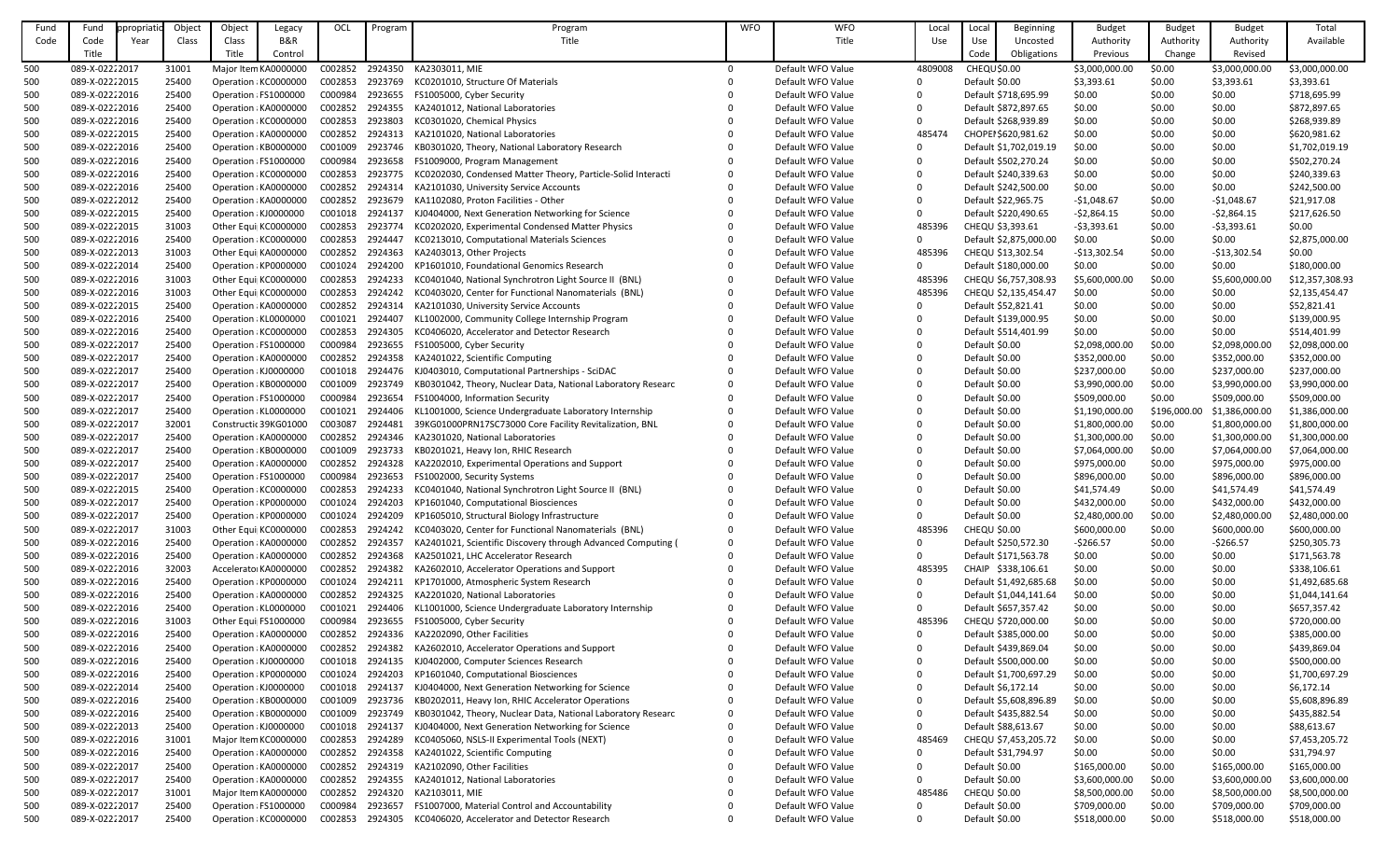| Fund | Fund           | propriatio | Object | Object | Legacy                | OCL     | Program | Program                                                      | <b>WFO</b> | <b>WFO</b>        | Local        | Loca                | Beginning              | <b>Budget</b>           | <b>Budget</b> | <b>Budget</b>    | Total            |
|------|----------------|------------|--------|--------|-----------------------|---------|---------|--------------------------------------------------------------|------------|-------------------|--------------|---------------------|------------------------|-------------------------|---------------|------------------|------------------|
| Code | Code           | Year       | Class  | Class  | <b>B&amp;R</b>        |         |         | Title                                                        |            | Title             | Use          | Use                 | Uncosted               | Authority               | Authority     | Authority        | Available        |
|      | Title          |            |        | Title  | Control               |         |         |                                                              |            |                   |              | Code                | Obligations            | Previous                | Change        | Revised          |                  |
|      |                |            |        |        |                       |         |         |                                                              |            |                   |              |                     |                        |                         |               |                  |                  |
| 500  | 089-X-02222014 |            | 25400  |        | Operation KC0000000   | C002853 | 2924233 | KC0401040, National Synchrotron Light Source II (BNL)        | $\Omega$   | Default WFO Value | $\Omega$     | Default \$0.00      |                        | \$708,710.64            | \$0.00        | \$708,710.64     | \$708,710.64     |
| 500  | 089-X-02222017 |            | 25400  |        | Operation KP0000000   | C001024 | 2924211 | KP1701000, Atmospheric System Research                       |            | Default WFO Value | $\Omega$     | Default \$0.00      |                        | \$4,830,000.00          | \$0.00        | \$4,830,000.00   | \$4,830,000.00   |
| 500  | 089-X-02222017 |            | 25400  |        | Operation FS1000000   | C000984 | 2923658 | FS1009000, Program Management                                |            | Default WFO Value | $\Omega$     | Default \$0.00      |                        | \$785,000.00            | \$0.00        | \$785,000.00     | \$785,000.00     |
| 500  | 089-X-02222017 |            | 25400  |        | Operation KC0000000   | C002853 | 2924294 | KC0202040, Mechanical Behavior and Radiation Effects         |            | Default WFO Value | $\Omega$     | Default \$0.00      |                        | \$200,000.00            | \$0.00        | \$200,000.00     | \$200,000.00     |
| 500  | 089-X-02222017 |            | 25400  |        | Operation KB0000000   | C001009 | 2924156 | KB0201052, Heavy Ion Accelerator R&D Natl Lab Research       |            | Default WFO Value | $\Omega$     | Default \$0.00      |                        | \$782,000.00            | \$0.00        | \$782,000.00     | \$782,000.00     |
| 500  | 089-X-02222017 |            | 25400  |        | Operation KC0000000   | C002853 | 2924447 | KC0213010, Computational Materials Sciences                  |            | Default WFO Value | $\Omega$     | Default \$0.00      |                        | \$2,875,000.00          | \$0.00        | \$2,875,000.00   | \$2,875,000.00   |
| 500  | 089-X-02222017 |            | 25400  |        | Operation KC0000000   | C002853 | 2924233 | KC0401040, National Synchrotron Light Source II (BNL)        |            | Default WFO Value | $\Omega$     | Default \$0.00      |                        | \$103,334,000.00 \$0.00 |               | \$103,334,000.00 | \$103,334,000.00 |
| 500  | 089-X-02222017 |            | 25400  |        | Operation KA0000000   | C002852 | 2924317 | KA2102021, ATLAS Detector and Computing Support              |            | Default WFO Value | $\Omega$     | Default \$0.00      |                        | \$22,932,953.00         | \$0.00        | \$22,932,953.00  | \$22,932,953.00  |
| 500  | 089-X-02222017 |            | 25400  |        | Operation KC0000000   | C002853 | 2924421 | KC0406030, Long Term Surveillance and Maintenance            |            | Default WFO Value | $\Omega$     | Default \$0.00      |                        | \$7,225,000.00          | \$0.00        | \$7,225,000.00   | \$7,225,000.00   |
| 500  | 089-X-02222016 |            | 25400  |        | Operation KA0000000   | C002852 | 2924313 | KA2101020, National Laboratories                             |            | Default WFO Value | $\Omega$     |                     | Default \$1,606,137.72 | \$0.00                  | \$0.00        | \$0.00           | \$1,606,137.72   |
| 500  | 089-X-02222011 |            | 25400  |        | Operation KP0000000   | C001024 | 2924206 | KP1602020, Radiobiology                                      |            | Default WFO Value | $\Omega$     |                     | Default \$133,299.29   | $-5423.11$              | \$0.00        | $-5423.11$       | \$132,876.18     |
| 500  | 089-X-02222014 |            | 25400  |        | Operation KA0000000   | C002852 | 2923680 | KA1102811, Proton Facilities - Chng in Inventories, Special  |            | Default WFO Value | $\mathbf{0}$ |                     | Default \$25,126.18    | \$0.00                  | \$0.00        | \$0.00           | \$25,126.18      |
|      |                |            |        |        |                       |         |         |                                                              |            |                   |              |                     |                        |                         |               |                  |                  |
| 500  | 089-X-02222014 |            | 25400  |        | Operation KP0000000   | C001024 | 2924217 | KP1703030, Integrated Assessment                             |            | Default WFO Value | $\Omega$     | Default \$66.09     |                        | $-566.09$               | \$0.00        | $-566.09$        | \$0.00           |
| 500  | 089-X-02222016 |            | 25400  |        | Operation KB0000000   | C001009 | 2923755 | KB0401022, Low Energy, Other National Laboratory Research    |            | Default WFO Value | $\Omega$     |                     | Default \$72,507.28    | \$0.00                  | \$0.00        | \$0.00           | \$72,507.28      |
| 500  | 089-X-02222007 |            | 25400  |        | Operation KP0000000   | C001024 | 2923849 | KP1102010, Molecular Biology                                 |            | Default WFO Value | $\mathbf{0}$ |                     | Default \$1,581.19     | \$0.00                  | \$0.00        | \$0.00           | \$1,581.19       |
| 500  | 089-X-02222016 |            | 25400  |        | Operation KC0000000   | C002853 | 2924405 | KC0201060, Neutron and X-Ray Scatering                       |            | Default WFO Value | $\Omega$     |                     | Default \$974,600.96   | \$0.00                  | \$0.00        | \$0.00           | \$974,600.96     |
| 500  | 089-X-02222016 |            | 32001  |        | Constructic 39KA00000 | C002786 | 2924263 | 39KA00000PRN11SC40000, Long Baseline Neutrino Experiment (PE |            | Default WFO Value | $\mathbf{0}$ |                     | Default \$2,784,013.23 | \$0.00                  | \$0.00        | \$0.00           | \$2,784,013.23   |
| 500  | 089-X-02222016 |            | 25400  |        | Operation KC0000000   | C002853 | 2924299 | KC0304020, Physical Biosciences                              |            | Default WFO Value | $\mathbf{0}$ |                     | Default \$1,357,113.79 | \$0.00                  | \$0.00        | \$0.00           | \$1,357,113.79   |
| 500  | 089-X-02222015 |            | 31003  |        | Other Equi KB0000000  | C001009 | 2923736 | KB0202011, Heavy Ion, RHIC Accelerator Operations            |            | Default WFO Value | 485396       |                     | CHEQU \$52,139.75      | \$0.00                  | \$0.00        | \$0.00           | \$52,139.75      |
| 500  | 089-X-02222016 |            | 25400  |        | Operation KC0000000   | C002853 | 2924460 | KC0301050, Condensed Phase & Interfacial Molecular Science   |            | Default WFO Value | $\mathbf{0}$ |                     | Default \$63,125.86    | \$0.00                  | \$0.00        | \$0.00           | \$63,125.86      |
| 500  | 089-X-02222016 |            | 25400  |        | Operation KC0000000   | C002853 | 2923769 | KC0201010, Structure Of Materials                            |            | Default WFO Value | $\mathbf{0}$ |                     | Default \$1,977,142.14 | \$0.00                  | \$0.00        | \$0.00           | \$1,977,142.14   |
| 500  | 089-X-02222015 |            | 25400  |        | Operation KC0000000   | C002853 | 2924232 | KC0401030, National Synchrotron Light Source (BNL)           |            | Default WFO Value | $\mathbf{0}$ |                     | Default \$90,348.79    | -\$41,574.49            | \$0.00        | $-541,574.49$    | \$48,774.30      |
| 500  | 089-X-02222015 |            | 25400  |        | Operation KP0000000   | C001024 | 2924216 | KP1703020, Earth System Modeling                             |            | Default WFO Value | $\Omega$     |                     | Default \$42,767.36    | \$0.00                  | \$0.00        | \$0.00           | \$42,767.36      |
| 500  | 089-X-02222016 |            | 31003  |        | Other Equi KB0000000  | C001009 | 2923736 | KB0202011, Heavy Ion, RHIC Accelerator Operations            |            | Default WFO Value | 485396       |                     | CHEQU \$1,594,000.00   | \$0.00                  | \$0.00        | \$0.00           | \$1,594,000.00   |
|      | 089-X-02222017 |            | 25400  |        |                       | C001009 | 2923746 |                                                              |            | Default WFO Value | $\mathbf{0}$ | Default \$0.00      |                        |                         | \$0.00        | \$4,125,000.00   |                  |
| 500  |                |            |        |        | Operation KB0000000   |         |         | KB0301020, Theory, National Laboratory Research              |            |                   |              |                     |                        | \$4,125,000.00          |               |                  | \$4,125,000.00   |
| 500  | 089-X-02222017 |            | 31003  |        | Other Equi KA0000000  | C002852 | 2924363 | KA2403013, Other Projects                                    |            | Default WFO Value | 485396       | <b>CHEQU \$0.00</b> |                        | \$750,000.00            | \$0.00        | \$750,000.00     | \$750,000.00     |
| 500  | 089-X-02222017 |            | 25400  |        | Operation KA0000000   | C002852 | 2924371 | KA2501032, National Laboratories                             |            | Default WFO Value | $\Omega$     | Default \$0.00      |                        | \$1,200,000.00          | \$0.00        | \$1,200,000.00   | \$1,200,000.00   |
| 500  | 089-X-02222017 |            | 25400  |        | Operation : KP0000000 | C001024 | 2924200 | KP1601010, Foundational Genomics Research                    |            | Default WFO Value | $\Omega$     | Default \$0.00      |                        | \$918,000.00            | \$0.00        | \$918,000.00     | \$918,000.00     |
| 500  | 089-X-02222014 |            | 25400  |        | Operation KC0000000   | C002853 | 2924300 | KC0304030, Solar Photochemistry                              |            | Default WFO Value | $\mathbf{0}$ | Default \$0.00      |                        | \$1,164.17              | \$0.00        | \$1,164.17       | \$1,164.17       |
| 500  | 089-X-02222017 |            | 25400  |        | Operation KA0000000   | C002852 | 2924363 | KA2403013, Other Projects                                    |            | Default WFO Value | $\Omega$     | Default \$0.00      |                        | \$380,000.00            | \$0.00        | \$380,000.00     | \$380,000.00     |
| 500  | 089-X-02222017 |            | 25400  |        | Operation KJ0000000   | C001018 | 2924137 | KJ0404000, Next Generation Networking for Science            |            | Default WFO Value | 0            | Default \$0.00      |                        | \$730,000.00            | \$0.00        | \$730,000.00     | \$730,000.00     |
| 500  | 089-X-02222017 |            | 25400  |        | Operation KA0000000   | C002852 | 2924314 | KA2101030, University Service Accounts                       | 0          | Default WFO Value | 0            | Default \$0.00      |                        | \$133,670.00            | \$0.00        | \$133,670.00     | \$133,670.00     |
| 510  | 089-X-02222016 |            | 25400  |        | Operation 456100000   | C003005 | 6600199 | 456165021, Cooperative Research And Development Agreements   | 4860892    | <b>CHAGR87283</b> | $\Omega$     |                     | Default \$127,652.31   | $-5173.18$              | \$0.00        | -\$173.18        | \$127,479.13     |
| 510  | 089-X-02222014 |            | 25400  |        | Operation 456100000   | C003005 | 6600199 | 456165021, Cooperative Research And Development Agreements   | 4860866    | <b>CHAGR87261</b> | 0            |                     | Default \$7,384.70     | $-57,384.70$            | \$0.00        | $-57,384.70$     | \$0.00           |
| 510  | 089-X-02222015 |            | 25400  |        | Operation 456100000   | C003005 | 6600199 | 456165021, Cooperative Research And Development Agreements   | 4860797    | <b>CHAGR87174</b> | $\Omega$     |                     | Default \$6,782.16     | $-5397.65$              | \$0.00        | $-5397.65$       | \$6,384.51       |
| 510  | 089-X-02222016 |            | 25400  |        | Operation 456100000   | C003005 | 6600199 | 456165021, Cooperative Research And Development Agreements   | 4860747    | CHAGR87105        | 0            |                     | Default \$90,913.13    | \$0.00                  | \$0.00        | \$0.00           | \$90,913.13      |
| 510  | 089-X-02222016 |            | 25400  |        | Operation : 456100000 | C003005 | 6600199 | 456165021, Cooperative Research And Development Agreements   | 4860958    | CHAGR87361        | 0            | Default \$0.08      |                        | $-50.08$                | \$0.00        | $-50.08$         | \$0.00           |
| 510  | 089-X-02222016 |            | 25400  |        | Operation 456100000   | C003005 | 6600199 | 456165021, Cooperative Research And Development Agreements   | 4860926    | <b>CHAGR87289</b> | $\Omega$     |                     | Default \$34,951.46    | \$0.00                  | \$0.00        | \$0.00           | \$34,951.46      |
|      |                |            |        |        |                       | C003005 | 6600199 |                                                              |            | CHAGR84051        |              |                     | Default \$7,979.17     |                         |               |                  |                  |
| 510  | 089-X-02222016 |            | 25400  |        | Operation 456100000   |         |         | 456165021, Cooperative Research And Development Agreements   | 4860983    |                   | $\Omega$     |                     |                        | $-5146.16$              | \$0.00        | -\$146.16        | \$7,833.01       |
| 510  | 089-X-02222016 |            | 25400  |        | Operation 456100000   | C003005 | 6600199 | 456165021, Cooperative Research And Development Agreements   | 4861014    | <b>CHAGR84075</b> |              |                     | Default \$75,000.00    | \$0.00                  | \$0.00        | \$0.00           | \$75,000.00      |
| 510  | 089-X-02222015 |            | 25400  |        | Operation 456100000   | C003005 | 6600199 | 456165021, Cooperative Research And Development Agreements   | 4860839    | <b>CHAGR87245</b> | 0            | Default \$223.96    |                        | $-5222.26$              | \$0.00        | $-$ \$222.26     | \$1.70           |
| 510  | 089-X-02222017 |            | 25400  |        | Operation 456100000   | C003005 | 6600199 | 456165021, Cooperative Research And Development Agreements   | 4861014    | CHAGR84075        | $\Omega$     | Default \$0.00      |                        | \$10,887.77             | \$0.00        | \$10,887.77      | \$10,887.77      |
| 510  | 089-X-02222017 |            | 25400  |        | Operation 456100000   | C003005 | 6600199 | 456165021, Cooperative Research And Development Agreements   | 4861036    | CHAGR84063        |              | Default \$0.00      |                        | \$97,087.38             | \$0.00        | \$97,087.38      | \$97,087.38      |
| 510  | 089-X-02222016 |            | 25400  |        | Operation 456100000   | C003005 | 6600199 | 456165021, Cooperative Research And Development Agreements   | 4860934    | <b>CHAGR87395</b> | $\Omega$     |                     | Default \$211,230.10   | \$0.00                  | \$0.00        | \$0.00           | \$211,230.10     |
| 510  | 089-X-02222017 |            | 25400  |        | Operation 456100000   | C003005 | 6600199 | 456165021, Cooperative Research And Development Agreements   | 4861004    | <b>CHAGR84181</b> | 0            | Default \$0.00      |                        | \$92,233.01             | \$0.00        | \$92,233.01      | \$92,233.01      |
| 510  | 089-X-02222017 |            | 25400  |        | Operation 456100000   | C003005 | 6600199 | 456165021, Cooperative Research And Development Agreements   | 4860747    | CHAGR87105        |              | Default \$0.00      |                        | \$287,940.79            | \$0.00        | \$287,940.79     | \$287,940.79     |
| 510  | 089-X-02222017 |            | 25400  |        | Operation 456100000   | C003005 | 6600199 | 456165021, Cooperative Research And Development Agreements   | 4860934    | <b>CHAGR87395</b> | $\Omega$     | Default \$0.00      |                        | \$20,000.00             | \$0.00        | \$20,000.00      | \$20,000.00      |
| 511  | 089-X-02222014 |            | 25400  |        | Operation 456100000   | C003005 | 6600146 | 456160031, Industry - Domestic                               | 4860840    | CHAGR87246        | 0            |                     | Default \$9,492.10     | \$0.00                  | \$0.00        | \$0.00           | \$9,492.10       |
| 511  | 089-X-02222016 |            | 25400  |        | Operation 456100000   | C003005 | 6600146 | 456160031, Industry - Domestic                               | 4860977    | <b>CHAGR87386</b> | 0            |                     | Default \$11,474.22    | \$0.00                  | \$0.00        | \$0.00           | \$11,474.22      |
| 511  | 089-X-02222016 |            | 25400  |        | Operation : 456100000 | C003005 | 6600146 | 456160031, Industry - Domestic                               | 4860686    | <b>CHAGR87872</b> | $\Omega$     |                     | Default \$20,689.98    | \$0.00                  | \$0.00        | \$0.00           | \$20,689.98      |
| 511  | 089-X-02222016 |            | 25400  |        | Operation 456100000   | C003005 | 6600146 | 456160031, Industry - Domestic                               | 4860944    | <b>CHAGR87355</b> |              |                     | Default \$8,509.56     | $-53,272.80$            | \$0.00        | $-53,272.80$     | \$5,236.76       |
| 511  | 089-X-02222016 |            | 25400  |        | Operation 456100000   | C003005 | 6600147 | 456160032, Industry - Foreign                                | 4860975    | CHAGR87384        | 0            |                     | Default \$40,638.41    | \$0.00                  | \$0.00        | \$0.00           | \$40,638.41      |
|      | 089-X-02222016 |            | 25400  |        | Operation : 456100000 | C003005 | 6600146 | 456160031, Industry - Domestic                               | 4860868    | <b>CHAGR87263</b> | $\Omega$     |                     | Default \$3,753.21     | $-53,753.21$            | \$0.00        | $-53,753.21$     | \$0.00           |
| 511  |                |            |        |        |                       |         |         |                                                              |            |                   |              |                     |                        |                         |               |                  |                  |
| 511  | 089-X-02222016 |            | 25400  |        | Operation 456100000   | C003005 | 6600146 | 456160031, Industry - Domestic                               | 4860577    | <b>CHAGR87035</b> |              |                     | Default \$2,163.30     | $-$10,000.00$           | \$0.00        | $-$10,000.00$    | $-57,836.70$     |
| 511  | 089-X-02222016 |            | 25400  |        | Operation 456100000   | C003005 | 6600146 | 456160031, Industry - Domestic                               | 4861003    | CHAGR84070        | 0            |                     | Default \$83,388.97    | \$0.00                  | \$0.00        | \$0.00           | \$83,388.97      |
| 511  | 089-X-02222016 |            | 25400  |        | Operation 456100000   | C003005 | 6600147 | 456160032, Industry - Foreign                                | 4860924    | <b>CHAGR87412</b> | 0            | Default \$814.13    |                        | $-51,283.28$            | \$0.00        | $-51,283.28$     | $-5469.15$       |
| 511  | 089-X-02222017 |            | 25400  |        | Operation 456100000   | C003005 | 6600146 | 456160031, Industry - Domestic                               | 4860969    | <b>CHAGR87369</b> | 0            | Default \$0.00      |                        | \$78,731.72             | \$0.00        | \$78,731.72      | \$78,731.72      |
| 511  | 089-X-02222017 |            | 25400  |        | Operation 456100000   | C003005 | 6600146 | 456160031, Industry - Domestic                               | 4861030    | <b>CHAGR84082</b> | 0            | Default \$0.00      |                        | \$20,700.44             | \$0.00        | \$20,700.44      | \$20,700.44      |
|      |                |            |        |        |                       |         |         |                                                              |            |                   |              |                     |                        |                         |               |                  |                  |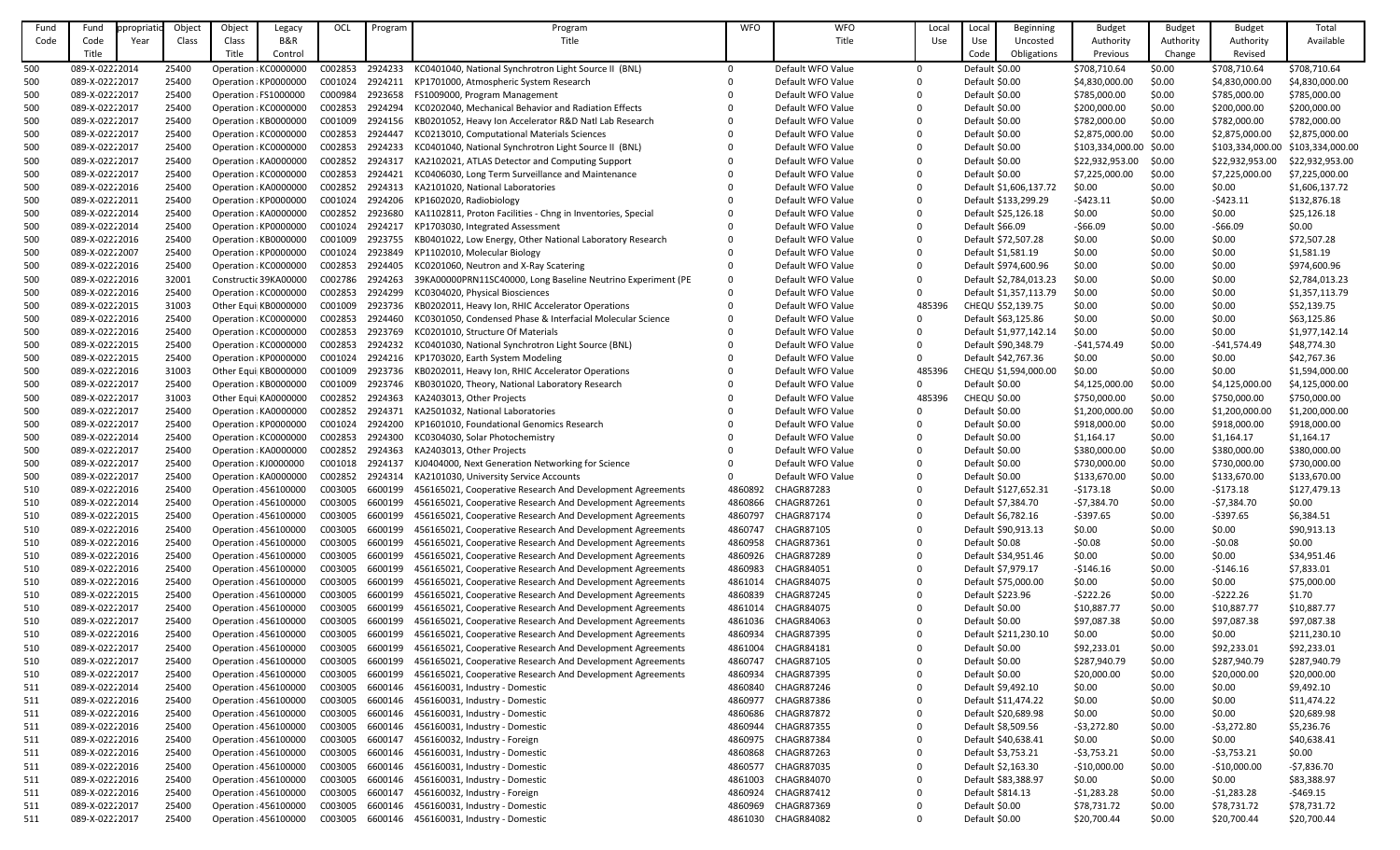| Fund              | Fund           | opropriatio | Object | Object | Legacy                | OCL     | Program | Program                                | <b>WFO</b> | <b>WFO</b>        | Local | Local              | Beginning            | <b>Budget</b>  | <b>Budget</b> | <b>Budget</b>  | Total          |
|-------------------|----------------|-------------|--------|--------|-----------------------|---------|---------|----------------------------------------|------------|-------------------|-------|--------------------|----------------------|----------------|---------------|----------------|----------------|
| Code              | Code           | Year        | Class  | Class  | B&R                   |         |         | Title                                  |            | Title             | Use   | Use                | Uncosted             | Authority      | Authority     | Authority      | Available      |
|                   | Title          |             |        | Title  | Control               |         |         |                                        |            |                   |       | Code               | Obligations          | Previous       | Change        | Revised        |                |
| 511               | 089-X-02222017 |             | 25400  |        | Operation : 456100000 | C003005 | 6600146 | 456160031, Industry - Domestic         | 4861020    | <b>CHAGR84072</b> |       | Default \$0.00     |                      | \$242,103.30   | \$0.00        | \$242,103.30   | \$242,103.30   |
| 511               | 089-X-02222017 |             | 25400  |        | Operation : 456100000 | C003005 | 6600146 | 456160031, Industry - Domestic         | 4861003    | <b>CHAGR84070</b> |       | Default \$0.00     |                      | \$174,262.88   | \$0.00        | \$174,262.88   | \$174,262.88   |
| <u>511</u>        | 089-X-02222017 |             | 25400  |        | Operation : 456100000 | C003005 | 6600146 | 456160031, Industry - Domestic         | 4861021    | CHAGR84073        |       | Default \$0.00     |                      | \$35,175.67    | \$0.00        | \$35,175.67    | \$35,175.67    |
| 511               | 089-X-02222017 |             | 25400  |        | Operation : 456100000 | C003005 | 6600146 | 456160031, Industry - Domestic         | 4860943    | <b>CHAGR87390</b> |       | Default \$0.00     |                      | \$32,719.36    | \$0.00        | \$32,719.36    | \$32,719.36    |
| 511               | 089-X-02222017 |             | 25400  |        | Operation : 456100000 | C003005 | 6600147 | 456160032, Industry - Foreign          | 4860975    | <b>CHAGR87384</b> |       | Default \$0.00     |                      | \$32,885.24    | \$0.00        | \$32,885.24    | \$32,885.24    |
| 511               | 089-X-02222017 |             | 25400  |        | Operation : 456100000 | C003005 | 6600146 | 456160031, Industry - Domestic         | 4860989    | <b>CHAGR84058</b> |       | Default \$0.00     |                      | \$20,000.00    | \$0.00        | \$20,000.00    | \$20,000.00    |
| 511               | 089-X-02222017 |             | 25400  |        | Operation : 456100000 | C003005 | 6600146 | 456160031, Industry - Domestic         | 4861034    | CHAGR84086        |       | Default \$0.00     |                      | \$66,262.37    | \$0.00        | \$66,262.37    | \$66,262.37    |
| 511               | 089-X-02222017 |             | 25400  |        | Operation : 456100000 | C003005 | 6600147 | 456160032, Industry - Foreign          | 4860874    | <b>CHAGR87280</b> |       | Default \$0.00     |                      | \$74,087.69    | \$0.00        | \$74,087.69    | \$74,087.69    |
| 511               | 089-X-02222016 |             | 25400  |        | Operation : 456100000 | C003005 | 6600146 | 456160031, Industry - Domestic         | 4860949    | <b>CHAGR87358</b> |       |                    | Default \$71,848.46  | $-526,593.12$  | \$0.00        | $-526,593.12$  | \$45,255.34    |
| 511               | 089-X-02222016 |             | 25400  |        | Operation 456100000   | C003005 | 6600146 | 456160031, Industry - Domestic         | 4860976    | <b>CHAGR87385</b> |       | Default \$3,072.52 |                      | $-53,072.52$   | \$0.00        | $-53,072.52$   | \$0.00         |
| 511               | 089-X-02222016 |             | 25400  |        | Operation : 456100000 | C003005 | 6600146 | 456160031, Industry - Domestic         | 4860999    | CHAGR84100        |       |                    | Default \$39,948.28  | $-539.38$      | \$0.00        | $-$ \$39.38    | \$39,908.90    |
| 511               | 089-X-02222016 |             | 25400  |        | Operation : 456100000 | C003005 | 6600146 | 456160031, Industry - Domestic         | 4860811    | <b>CHAGR87216</b> |       | Default \$3,496.65 |                      | $-53,496.65$   | \$0.00        | $-53,496.65$   | \$0.00         |
| 511               | 089-X-02222016 |             | 25400  |        | Operation : 456100000 | C003005 | 6600146 | 456160031, Industry - Domestic         | 4860854    | <b>CHAGR87257</b> |       | Default \$3,348.85 |                      | $-597.46$      | \$0.00        | $-597.46$      | \$3,251.39     |
| <u>511</u>        | 089-X-02222016 |             | 25400  |        | Operation : 456100000 | C003005 | 6600146 | 456160031, Industry - Domestic         | 4860986    | <b>CHAGR84054</b> |       | Default \$120.20   |                      | \$0.00         | \$0.00        | \$0.00         | \$120.20       |
| 511               | 089-X-02222016 |             | 25400  |        | Operation : 456100000 | C003005 | 6600147 | 456160032, Industry - Foreign          | 4860978    | <b>CHAGR87387</b> |       | Default \$2,812.51 |                      | \$0.00         | \$0.00        | \$0.00         | \$2,812.51     |
| 511               | 089-X-02222016 |             | 25400  |        | Operation : 456100000 | C003005 | 6600147 | 456160032, Industry - Foreign          | 4860956    | <b>CHAGR87360</b> |       | Default \$6,176.33 |                      | $-56,176.33$   | \$0.00        | $-56,176.33$   | \$0.00         |
| 511               | 089-X-02222017 |             | 25400  |        | Operation : 456100000 | C003005 | 6600146 | 456160031, Industry - Domestic         | 4860946    | <b>CHAGR87357</b> |       | Default \$0.00     |                      | \$176,049.14   | \$0.00        | \$176,049.14   | \$176,049.14   |
| 511               | 089-X-02222017 |             | 25400  |        | Operation : 456100000 | C003005 | 6600147 | 456160032, Industry - Foreign          | 4860800    | <b>CHAGR87197</b> |       | Default \$0.00     |                      | \$75,728.16    | \$0.00        | \$75,728.16    | \$75,728.16    |
| 511               | 089-X-02222017 |             | 25400  |        | Operation : 456100000 | C003005 | 6600146 | 456160031, Industry - Domestic         | 4860748    | <b>CHAGR87106</b> |       | Default \$0.00     |                      | \$34,468.16    | \$0.00        | \$34,468.16    | \$34,468.16    |
| 511               | 089-X-02222017 |             | 25400  |        | Operation : 456100000 | C003005 | 6600146 | 456160031, Industry - Domestic         | 4861043    | <b>CHAGR84103</b> |       | Default \$0.00     |                      | \$110,437.28   | \$0.00        | \$110,437.28   | \$110,437.28   |
| 511               | 089-X-02222015 |             | 25400  |        | Operation : 456100000 | C003005 | 6600146 | 456160031, Industry - Domestic         | 4860868    | <b>CHAGR87263</b> |       |                    | Default \$14,199.38  | $-514,199.37$  | \$0.00        | $-$14,199.37$  | \$0.01         |
| 511               | 089-X-02222015 |             | 25400  |        | Operation 456100000   | C003005 | 6600146 | 456160031, Industry - Domestic         | 4860880    | <b>CHAGR87277</b> |       |                    | Default \$11,542.04  | $-53,346.80$   | \$0.00        | $-53,346.80$   | \$8,195.24     |
| 511               | 089-X-02222016 |             | 25400  |        | Operation : 456100000 | C003005 | 6600147 | 456160032, Industry - Foreign          | 4860813    | <b>CHAGR87217</b> |       |                    | Default \$18,066.55  | \$0.00         | \$0.00        | \$0.00         | \$18,066.55    |
| 511               | 089-X-02222016 |             | 25400  |        | Operation : 456100000 | C003005 | 6600146 | 456160031, Industry - Domestic         | 4860981    | <b>CHAGR87389</b> |       | Default \$0.02     |                      | $-50.02$       | \$0.00        | $-50.02$       | \$0.00         |
| <u>511</u>        | 089-X-02222016 |             | 25400  |        | Operation : 456100000 | C003005 | 6600146 | 456160031, Industry - Domestic         | 4860985    | <b>CHAGR84053</b> |       | Default \$2,473.53 |                      | $-52,473.53$   | \$0.00        | $-52,473.53$   | \$0.00         |
| 511               | 089-X-02222016 |             | 25400  |        | Operation : 456100000 | C003005 | 6600146 | 456160031, Industry - Domestic         | 4860943    | <b>CHAGR87390</b> |       |                    | Default \$375,478.83 | \$0.00         | \$0.00        | \$0.00         | \$375,478.83   |
| 511               | 089-X-02222017 |             | 25400  |        | Operation 456100000   | C003005 | 6600146 | 456160031, Industry - Domestic         | 4861023    | <b>CHAGR84077</b> |       | Default \$0.00     |                      | \$136,730.71   | \$0.00        | \$136,730.71   | \$136,730.71   |
|                   | 089-X-02222017 |             | 25400  |        | Operation : 456100000 | C003005 | 6600147 | 456160032, Industry - Foreign          | 4860984    | <b>CHAGR84052</b> |       | Default \$0.00     |                      | \$74,314.20    | \$0.00        | \$74,314.20    | \$74,314.20    |
| <u>511</u><br>511 | 089-X-02222017 |             | 25400  |        | Operation 456100000   | C003005 |         | 6600146 456160031, Industry - Domestic | 4861027    | <b>CHAGR84079</b> |       | Default \$0.00     |                      | \$22,087.45    | \$0.00        | \$22,087.45    | \$22,087.45    |
| 511               | 089-X-02222017 |             | 25400  |        | Operation : 456100000 | C003005 | 6600147 | 456160032, Industry - Foreign          | 4861032    | CHAGR84163        |       | Default \$0.00     |                      | \$87,378.64    | \$0.00        | \$87,378.64    | \$87,378.64    |
| 511               | 089-X-02222017 |             | 25400  |        | Operation : 456100000 | C003005 | 6600146 | 456160031, Industry - Domestic         | 4860916    | <b>CHAGR87285</b> |       | Default \$0.00     |                      | \$59,993.22    | \$0.00        | \$59,993.22    | \$59,993.22    |
| 511               | 089-X-02222017 |             | 25400  |        | Operation : 456100000 | C003005 | 6600146 | 456160031, Industry - Domestic         | 4861033    | <b>CHAGR84085</b> |       | Default \$0.00     |                      | \$30,000.00    | \$0.00        | \$30,000.00    | \$30,000.00    |
| 511               | 089-X-02222016 |             | 25400  |        | Operation 456100000   | C003005 | 6600147 | 456160032, Industry - Foreign          | 4860800    | <b>CHAGR87197</b> |       |                    | Default \$15,420.15  | \$0.00         | \$0.00        | \$0.00         | \$15,420.15    |
| 511               | 089-X-02222016 |             | 25400  |        | Operation : 456100000 | C003005 | 6600146 | 456160031, Industry - Domestic         | 4860878    | <b>CHAGR87268</b> |       |                    | Default \$24,660.64  | $-524,660.64$  | \$0.00        | $-$24,660.64$  | \$0.00         |
| 511               | 089-X-02222016 |             | 25400  |        | Operation 456100000   | C003005 | 6600146 | 456160031, Industry - Domestic         | 4860936    | <b>CHAGR87293</b> |       | Default \$6,865.03 |                      | \$0.00         | \$0.00        | \$0.00         | \$6,865.03     |
| 511               | 089-X-02222016 |             | 25400  |        | Operation : 456100000 | C003005 | 6600146 | 456160031, Industry - Domestic         | 4860963    | <b>CHAGR87370</b> |       | Default \$548.42   |                      | $-5548.42$     | \$0.00        | $-$548.42$     | \$0.00         |
| 511               | 089-X-02222017 |             | 25400  |        | Operation : 456100000 | C003005 | 6600146 | 456160031, Industry - Domestic         | 4861016    | CHAGR84068        |       | Default \$0.00     |                      | \$28,112.30    | \$0.00        | \$28,112.30    | \$28,112.30    |
| 511               | 089-X-02222017 |             | 25400  |        | Operation 456100000   | C003005 | 6600146 | 456160031, Industry - Domestic         | 4861044    | <b>CHAGR84104</b> |       | Default \$0.00     |                      | \$27,609.32    | \$0.00        | \$27,609.32    | \$27,609.32    |
| 511               | 089-X-02222017 |             | 25400  |        | Operation : 456100000 | C003005 | 6600146 | 456160031, Industry - Domestic         | 4860977    | CHAGR87386        |       | Default \$0.00     |                      | \$126,823.31   | \$0.00        | \$126,823.31   | \$126,823.31   |
| 511               | 089-X-02222017 |             | 25400  |        | Operation 456100000   | C003005 | 6600147 | 456160032, Industry - Foreign          | 4860813    | <b>CHAGR87217</b> |       | Default \$0.00     |                      | \$195,875.73   | \$0.00        | \$195,875.73   | \$195,875.73   |
| 511               | 089-X-02222017 |             | 25400  |        | Operation : 456100000 | C003005 | 6600147 | 456160032, Industry - Foreign          | 4861001    | CHAGR84164        |       | Default \$0.00     |                      | \$31,491.26    | \$0.00        | \$31,491.26    | \$31,491.26    |
| 511               | 089-X-02222017 |             | 25400  |        | Operation : 456100000 | C003005 | 6600146 | 456160031, Industry - Domestic         | 4860928    | <b>CHAGR87371</b> |       | Default \$0.00     |                      | \$115,742.00   | \$0.00        | \$115,742.00   | \$115,742.00   |
| 511               | 089-X-02222017 |             | 25400  |        | Operation : 456100000 | C003005 | 6600146 | 456160031, Industry - Domestic         | 4861017    | <b>CHAGR84112</b> |       | Default \$0.00     |                      | \$8,000.00     | \$0.00        | \$8,000.00     | \$8,000.00     |
| 511               | 089-X-02222017 |             | 25400  |        | Operation : 456100000 | C003005 | 6600146 | 456160031, Industry - Domestic         | 4861026    | <b>CHAGR84090</b> |       | Default \$0.00     |                      | \$115,000.00   | \$0.00        | \$115,000.00   | \$115,000.00   |
| 511               | 089-X-02222016 |             | 25400  |        | Operation : 456100000 | C003005 | 6600146 | 456160031, Industry - Domestic         | 4860880    | <b>CHAGR87277</b> |       | Default \$3,397.00 |                      | \$0.00         | \$0.00        | \$0.00         | \$3,397.00     |
| 511               | 089-X-02222016 |             | 25400  |        | Operation : 456100000 | C003005 | 6600146 | 456160031, Industry - Domestic         | 4860946    | <b>CHAGR87357</b> |       |                    | Default \$70,958.66  | \$0.00         | \$0.00        | \$0.00         | \$70,958.66    |
| 511               | 089-X-02222016 |             | 25400  |        | Operation : 456100000 | C003005 | 6600146 | 456160031, Industry - Domestic         | 4860916    | <b>CHAGR87285</b> |       | Default \$3,767.67 |                      | \$0.00         | \$0.00        | \$0.00         | \$3,767.67     |
| 511               | 089-X-02222016 |             | 25400  |        | Operation : 456100000 | C003005 | 6600146 | 456160031, Industry - Domestic         | 4860990    | <b>CHAGR84060</b> |       |                    | Default \$104,046.13 | $-570,594.98$  | \$0.00        | $-570,594.98$  | \$33,451.15    |
| 511               | 089-X-02222017 |             | 25400  |        | Operation : 456100000 | C003005 | 6600147 | 456160032, Industry - Foreign          | 4861015    | <b>CHAGR84099</b> |       | Default \$0.00     |                      | \$2,217,330.10 | \$0.00        | \$2,217,330.10 | \$2,217,330.10 |
| 511               | 089-X-02222017 |             | 25400  |        | Operation : 456100000 | C003005 | 6600147 | 456160032, Industry - Foreign          | 4860978    | <b>CHAGR87387</b> |       | Default \$0.00     |                      | \$82,759.57    | \$0.00        | \$82,759.57    | \$82,759.57    |
| 511               | 089-X-02222016 |             | 25400  |        | Operation : 456100000 | C003005 | 6600147 | 456160032, Industry - Foreign          | 4860919    | CHAGR87364        |       |                    | Default \$35,369.90  | $-514.52$      | \$0.00        | $-514.52$      | \$35,355.38    |
| 511               | 089-X-02222016 |             | 25400  |        | Operation 456100000   | C003005 | 6600146 | 456160031, Industry - Domestic         | 4860929    | <b>CHAGR87290</b> |       | Default \$2,034.98 |                      | $-5121.46$     | \$0.00        | $-5121.46$     | \$1,913.52     |
| 511               | 089-X-02222016 |             | 25400  |        | Operation : 456100000 | C003005 | 6600147 | 456160032, Industry - Foreign          | 4861001    | CHAGR84164        |       |                    | Default \$26,257.02  | \$0.00         | \$0.00        | \$0.00         | \$26,257.02    |
| 511               | 089-X-02222016 |             | 25400  |        | Operation : 456100000 | C003005 | 6600146 | 456160031, Industry - Domestic         | 4860931    | <b>CHAGR87291</b> |       | Default \$2,111.25 |                      | \$0.00         | \$0.00        | \$0.00         | \$2,111.25     |
| 511               | 089-X-02222016 |             | 25400  |        | Operation 456100000   | C003005 | 6600146 | 456160031, Industry - Domestic         | 4860972    | <b>CHAGR87382</b> |       |                    | Default \$20,444.14  | $-$14,769.43$  | \$0.00        | $-$14,769.43$  | \$5,674.71     |
| 511               | 089-X-02222016 |             | 25400  |        | Operation : 456100000 | C003005 | 6600147 | 456160032, Industry - Foreign          | 4860874    | <b>CHAGR87280</b> |       |                    | Default \$113,277.89 | \$0.00         | \$0.00        | \$0.00         | \$113,277.89   |
| 511               | 089-X-02222016 |             | 25400  |        | Operation : 456100000 | C003005 | 6600147 | 456160032, Industry - Foreign          | 4860908    | <b>CHAGR87284</b> |       | Default \$1,845.92 |                      | $-555.50$      | \$0.00        | $-555.50$      | \$1,790.42     |
| 511               | 089-X-02222017 |             | 25400  |        | Operation : 456100000 | C003005 | 6600146 | 456160031, Industry - Domestic         | 4861042    | <b>CHAGR84089</b> |       | Default \$0.00     |                      | \$8,800.00     | \$0.00        | \$8,800.00     | \$8,800.00     |
|                   |                |             |        |        |                       |         |         |                                        |            |                   |       |                    |                      |                |               |                |                |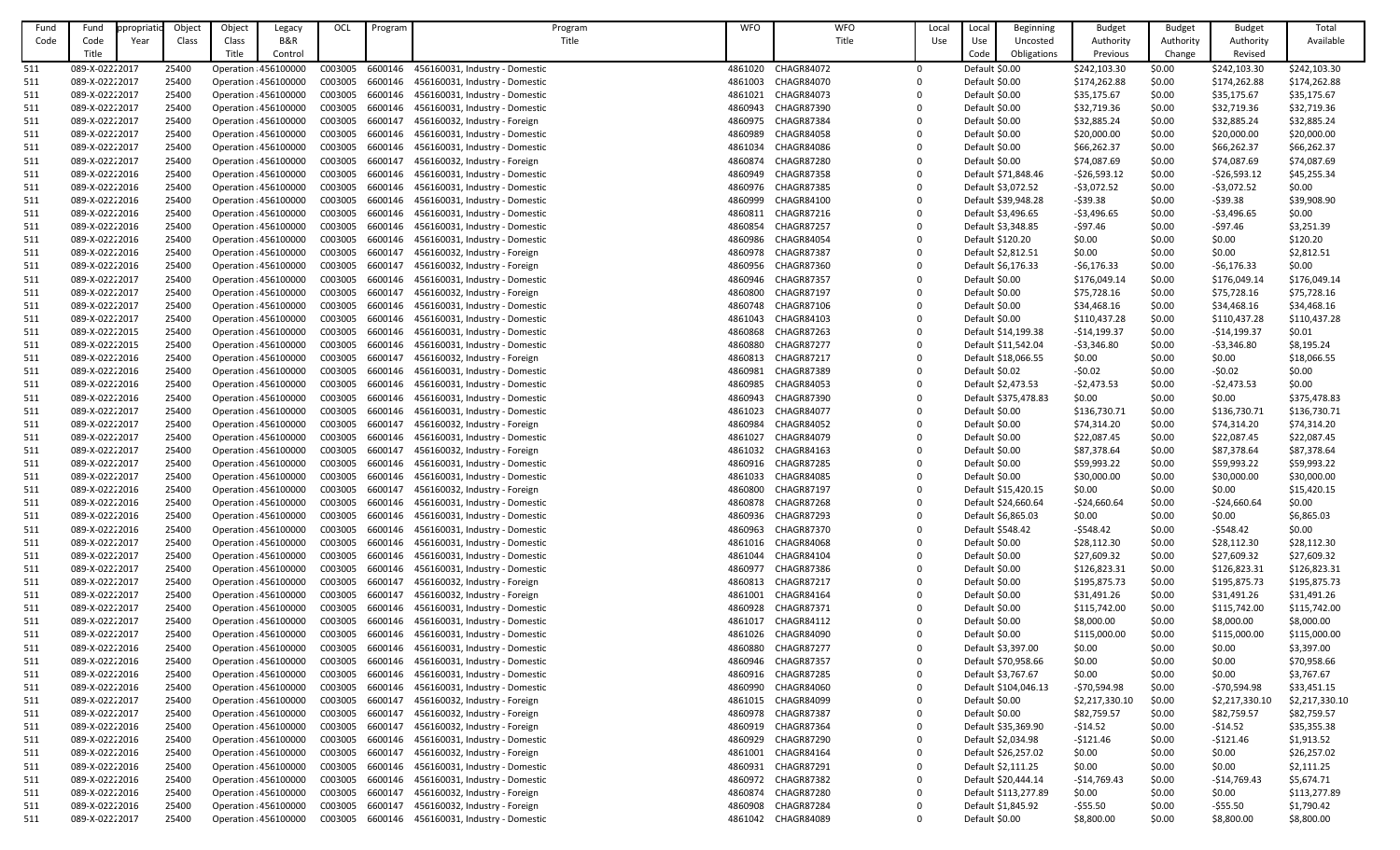| Fund       | Fund                             | propriatio | Object         | Object | Legacy                                         | OCL                | Program            | Program                                                                | <b>WFO</b>         | <b>WFO</b>                             | Local  | Local            | Beginning                                  | <b>Budget</b>            | <b>Budget</b>    | <b>Budget</b>            | Total                         |
|------------|----------------------------------|------------|----------------|--------|------------------------------------------------|--------------------|--------------------|------------------------------------------------------------------------|--------------------|----------------------------------------|--------|------------------|--------------------------------------------|--------------------------|------------------|--------------------------|-------------------------------|
| Code       | Code                             | Year       | Class          | Class  | B&R                                            |                    |                    | Title                                                                  |                    | Title                                  | Use    | Use              | Uncosted                                   | Authority                | Authority        | Authority                | Available                     |
|            | Title                            |            |                | Title  | Control                                        |                    |                    |                                                                        |                    |                                        |        | Code             | Obligations                                | Previous                 | Change           | Revised                  |                               |
| 511        | 089-X-02222017                   |            | 25400          |        | Operation : 456100000                          | C003005            | 6600146            | 456160031, Industry - Domestic                                         | 4861019            | CHAGR84071                             |        | Default \$0.00   |                                            | \$5,304.23               | \$0.00           | \$5,304.23               | \$5,304.23                    |
| 511        | 089-X-02222017                   |            | 25400          |        | Operation 456100000                            | C003005            | 6600146            | 456160031, Industry - Domestic                                         | 4861018            | CHAGR84069                             |        | Default \$0.00   |                                            | \$14,321.38              | \$0.00           | \$14,321.38              | \$14,321.38                   |
| 511        | 089-X-02222017                   |            | 25400          |        | Operation : 456100000                          | C003005            | 6600146            | 456160031, Industry - Domestic                                         | 4860971            | <b>CHAGR87368</b>                      |        | Default \$0.00   |                                            | \$206,136.69             | \$0.00           | \$206,136.69             | \$206,136.69                  |
| 511        | 089-X-02222017                   |            | 25400          |        | Operation : 456100000                          | C003005            | 6600146            | 456160031, Industry - Domestic                                         | 4860949            | <b>CHAGR87358</b>                      |        | Default \$0.00   |                                            | \$103,987.74             | \$0.00           | \$103,987.74             | \$103,987.74                  |
| 511        | 089-X-02222015                   |            | 25400          |        | Operation : 456100000                          | C003005<br>C003005 | 6600146<br>6600146 | 456160031, Industry - Domestic                                         | 4860883<br>4860748 | <b>CHAGR87278</b><br>CHAGR87106        |        |                  | Default \$1,002.84                         | $-51,002.84$             | \$0.00           | $-51,002.84$             | \$0.00                        |
| 511<br>511 | 089-X-02222016<br>089-X-02222016 |            | 25400<br>25400 |        | Operation : 456100000<br>Operation : 456100000 | C003005            | 6600146            | 456160031, Industry - Domestic<br>456160031, Industry - Domestic       | 4860998            | CHAGR84064                             |        |                  | Default \$60,105.55<br>Default \$15,000.00 | \$0.00<br>$-5367.62$     | \$0.00<br>\$0.00 | \$0.00<br>$-5367.62$     | \$60,105.55<br>\$14,632.38    |
| 511        | 089-X-02222016                   |            | 25400          |        | Operation : 456100000                          | C003005            | 6600146            | 456160031, Industry - Domestic                                         | 4860922            | <b>CHAGR87287</b>                      |        |                  | Default \$40,366.79                        | -\$40,358.77             | \$0.00           | $-$40,358.77$            | \$8.02                        |
| 511        | 089-X-02222016                   |            | 25400          |        | Operation 456100000                            | C003005            | 6600146            | 456160031, Industry - Domestic                                         | 4860928            | <b>CHAGR87371</b>                      |        | Default \$908.26 |                                            | \$0.00                   | \$0.00           | \$0.00                   | \$908.26                      |
| 511        | 089-X-02222016                   |            | 25400          |        | Operation 456100000                            | C003005            | 6600146            | 456160031, Industry - Domestic                                         | 4860883            | <b>CHAGR87278</b>                      |        | Default \$327.03 |                                            | $-5327.03$               | \$0.00           | $-5327.03$               | \$0.00                        |
| 511        | 089-X-02222015                   |            | 25400          |        | Operation 456100000                            | C003005            | 6600146            | 456160031, Industry - Domestic                                         | 4860857            | <b>CHAGR87258</b>                      |        |                  | Default \$1,701.35                         | $-51,701.35$             | \$0.00           | $-$1,701.35$             | \$0.00                        |
| 511        | 089-X-02222016                   |            | 25400          |        | Operation : 456100000                          | C003005            | 6600146            | 456160031, Industry - Domestic                                         | 4860969            | <b>CHAGR87369</b>                      |        |                  | Default \$42,584.48                        | \$0.00                   | \$0.00           | \$0.00                   | \$42,584.48                   |
| <u>511</u> | 089-X-02222016                   |            | 25400          |        | Operation : 456100000                          | C003005            | 6600146            | 456160031, Industry - Domestic                                         | 4860871            | CHAGR87266                             |        |                  | Default \$13,578.50                        | \$0.00                   | \$0.00           | \$0.00                   | \$13,578.50                   |
| 511        | 089-X-02222016                   |            | 25400          |        | Operation : 456100000                          | C003005            | 6600146            | 456160031, Industry - Domestic                                         | 4860893            | <b>CHAGR87363</b>                      |        |                  | Default \$7,832.17                         | $-51,533.21$             | \$0.00           | $-51,533.21$             | \$6,298.96                    |
| 511        | 089-X-02222014                   |            | 25400          |        | Operation : 456100000                          | C003005            | 6600146            | 456160031, Industry - Domestic                                         | 4860871            | CHAGR87266                             |        |                  | Default \$238,428.09                       | \$0.00                   | \$0.00           | \$0.00                   | \$238,428.09                  |
| 511        | 089-X-02222016                   |            | 25400          |        | Operation : 456100000                          | C003005            | 6600146            | 456160031, Industry - Domestic                                         | 4860987            | CHAGR84056                             |        |                  | Default \$51,066.81                        | $-550,006.48$            | \$0.00           | $-$50,006.48$            | \$1,060.33                    |
| 511        | 089-X-02222016                   |            | 25400          |        | Operation 456100000                            | C003005            | 6600147            | 456160032, Industry - Foreign                                          | 4801577            | <b>CH AGR87807</b>                     |        |                  | Default \$1,904.38                         | \$0.00                   | \$0.00           | \$0.00                   | \$1,904.38                    |
| 511        | 089-X-02222017                   |            | 25400          |        | Operation : 456100000                          | C003005            | 6600146            | 456160031, Industry - Domestic                                         | 4861022            | <b>CHAGR84113</b>                      |        | Default \$0.00   |                                            | \$7,716,019.08           | \$0.00           | \$7,716,019.08           | \$7,716,019.08                |
| 511        | 089-X-02222017                   |            | 25400          |        | Operation : 456100000                          | C003005            | 6600146            | 456160031, Industry - Domestic                                         | 4861009            | <b>CHAGR84182</b>                      |        | Default \$0.00   |                                            | \$13,508.03              | \$0.00           | \$13,508.03              | \$13,508.03                   |
| 511        | 089-X-02222017                   |            | 25400          |        | Operation : 456100000                          | C003005            | 6600146            | 456160031, Industry - Domestic                                         | 4860986            | CHAGR84054                             |        | Default \$0.00   |                                            | \$44,298.20              | \$0.00           | \$44,298.20              | \$44,298.20                   |
| 511        | 089-X-02222017                   |            | 25400          |        | Operation 456100000                            | C003005            | 6600147            | 456160032, Industry - Foreign                                          | 4801577            | <b>CH AGR87807</b>                     |        | Default \$0.00   |                                            | \$45,631.06              | \$0.00           | \$45,631.06              | \$45,631.06                   |
| 511        | 089-X-02222017                   |            | 25400          |        | Operation : 456100000                          | C003005            | 6600147            | 456160032, Industry - Foreign                                          | 4861040            | <b>CHAGR84102</b>                      |        | Default \$0.00   |                                            | \$43,689.32              | \$0.00           | \$43,689.32              | \$43,689.32                   |
| 511        | 089-X-02222017                   |            | 25400          |        | Operation : 456100000                          | C003005            | 6600146            | 456160031, Industry - Domestic                                         | 4860982            | <b>CHAGR84050</b>                      |        | Default \$0.00   |                                            | \$180,472.00             | \$0.00           | \$180,472.00             | \$180,472.00                  |
| 511        | 089-X-02222016                   |            | 25400          |        | Operation : 456100000                          | C003005            | 6600146            | 456160031, Industry - Domestic                                         | 4860935            | <b>CHAGR87292</b>                      |        | Default \$0.04   |                                            | $-50.04$                 | \$0.00           | $-50.04$                 | \$0.00                        |
| 511        | 089-X-02222016                   |            | 25400          |        | Operation : 456100000                          | C003005            | 6600146            | 456160031, Industry - Domestic                                         | 4860831            | CHAGR87242                             |        |                  | Default \$20,850.43                        | \$0.00                   | \$0.00           | \$0.00                   | \$20,850.43                   |
| 511        | 089-X-02222016                   |            | 25400          |        | Operation 456100000                            | C003005            | 6600146            | 456160031, Industry - Domestic                                         | 4860731            | CHAGR87344                             |        |                  | Default \$70,279.39                        | -\$70,279.39             | \$0.00           | $-570,279.39$            | \$0.00                        |
| 511        | 089-X-02222016                   |            | 25400          |        | Operation : 456100000                          | C003005            | 6600147            | 456160032, Industry - Foreign                                          | 4860988            | <b>CHAGR84057</b>                      |        | Default \$4.30   |                                            | $-54.30$                 | \$0.00           | $-54.30$                 | \$0.00                        |
| 511        | 089-X-02222016                   |            | 25400          |        | Operation : 456100000                          | C003005            |                    | 6600146 456160031, Industry - Domestic                                 | 4860971            | CHAGR87368                             |        |                  | Default \$46,830.12                        | \$0.00                   | \$0.00           | \$0.00                   | \$46,830.12                   |
| 511        | 089-X-02222016                   |            | 25400          |        | Operation : 456100000                          | C003005            | 6600147            | 456160032, Industry - Foreign                                          | 4861000            | <b>CHAGR84066</b>                      |        |                  | Default \$2,475.82                         | $-514.01$                | \$0.00           | $-514.01$                | \$2,461.81                    |
| 511        | 089-X-02222016                   |            | 25400          |        | Operation : 456100000                          | C003005            | 6600147            | 456160032, Industry - Foreign                                          | 4860984            | <b>CHAGR84052</b>                      |        |                  | Default \$2,632.19                         | \$0.00                   | \$0.00           | \$0.00                   | \$2,632.19                    |
| 511        | 089-X-02222017                   |            | 25400          |        | Operation : 456100000                          | C003005            | 6600146            | 456160031, Industry - Domestic                                         | 4861045            | <b>CHAGR84098</b>                      |        | Default \$0.00   |                                            | \$11,044.00              | \$0.00           | \$11,044.00              | \$11,044.00                   |
| 511        | 089-X-02222017                   |            | 25400          |        | Operation : 456100000                          | C003005            | 6600146            | 456160031, Industry - Domestic                                         | 4861028            | CHAGR84101                             |        | Default \$0.00   |                                            | \$11,407.77              | \$0.00           | \$11,407.77              | \$11,407.77                   |
| 511        | 089-X-02222017                   |            | 25400          |        | Operation : 456100000                          | C003005            | 6600146            | 456160031, Industry - Domestic                                         | 4861029            | CHAGR84084                             |        | Default \$0.00   |                                            | \$31,500.00              | \$0.00           | \$31,500.00              | \$31,500.00                   |
| 511        | 089-X-02222017                   |            | 25400          |        | Operation 456100000                            | C003005            | 6600146            | 456160031, Industry - Domestic                                         | 4860936            | <b>CHAGR87293</b>                      |        | Default \$0.00   |                                            | \$17,555.57              | \$0.00           | \$17,555.57              | \$17,555.57                   |
| 517        | 089-X-02222016                   |            | 25400          |        | Operation : 456100000                          | C003005            | 6600207            | 456167SC0, Office of Science (SC)                                      | 4860826            | <b>CHAGR87228</b>                      |        |                  | Default \$23,465.53                        | \$0.00                   | \$0.00           | \$0.00                   | \$23,465.53                   |
| 517        | 089-X-02222016                   |            | 25400          |        | Operation : 456100000                          | C003005            | 6600207            | 456167SC0, Office of Science (SC)                                      | 4860834            | <b>CHAGR87231</b>                      |        |                  | Default \$200,083.97                       | \$0.00                   | \$0.00           | \$0.00                   | \$200,083.97                  |
| 517        | 089-X-02222015                   |            | 25400          |        | Operation 456100000                            | C003005            | 6600207            | 456167SC0, Office of Science (SC)                                      | 4860823            | <b>CHAGR87225</b>                      |        |                  | Default \$53,343.14                        | \$0.00                   | \$0.00           | \$0.00                   | \$53,343.14                   |
| 517        | 089-X-02222017<br>089-X-02222017 |            | 25400          |        | Operation : 456100000                          | C003005            | 6600207<br>6600207 | 456167SC0, Office of Science (SC)<br>456167SC0, Office of Science (SC) | 4860834            | <b>CHAGR87231</b><br><b>CHAGR87353</b> |        | Default \$0.00   |                                            | \$50,000.00              | \$0.00           | \$50,000.00              | \$50,000.00                   |
| 517        | 089-15/16-2015                   |            | 25400<br>25400 |        | Operation : 456100000<br>Operation WA2200000   | C003005<br>C001104 | 2822390            | WA2230100, Other Related Expenses - Contractual Services               | 4861010            | Default WFO Value                      | 302064 | Default \$0.00   | Climate \$40,000.00                        | \$1,699,029.13<br>\$0.00 | \$0.00<br>\$0.00 | \$1,699,029.13<br>\$0.00 | \$1,699,029.13<br>\$40,000.00 |
| 679<br>681 | 089-14/15-2014                   |            | 25400          |        | Operation WA2200000                            | C001104            | 2822390            | WA2230100, Other Related Expenses - Contractual Services               | $\Omega$           | Default WFO Value                      |        |                  | Default \$54,145.26                        | \$0.00                   | \$0.00           | \$0.00                   | \$54,145.26                   |
| 692        | 089-14/15-2014                   |            | 25400          |        | Operation : WN0000000                          | C001118            | 1721222            | WN0219060, State and Local Governments and Non-Profit Organi           | 4860825            | <b>CHAGR87227</b>                      |        |                  | Default \$17,728.79                        | \$0.00                   | \$0.00           | \$0.00                   | \$17,728.79                   |
| 900        | 089-X-024(2016                   |            | 25400          |        | Operation : DP0909000                          | C002955            | 2223112            | DP0909010, Nuclear Criticality Safety Program                          |                    | Default WFO Value                      |        |                  | Default \$28,101.77                        | \$0.00                   | \$0.00           | \$0.00                   | \$28,101.77                   |
| 900        | 089-X-024(2015                   |            | 25400          |        | Operation : DP4000000                          | C000925            | 2221791            | DP4015042 - Direct Response Program                                    |                    | Default WFO Value                      |        | Default \$256.73 |                                            | \$0.00                   | \$0.00           | \$0.00                   | \$256.73                      |
| 900        | 089-X-024(2015                   |            | 25400          |        | Operation : DP4000000                          | C000925            | 2221792            | DP4015043 - Exercise Program                                           |                    | Default WFO Value                      |        |                  | Default \$1,659.63                         | \$0.00                   | \$0.00           | \$0.00                   | \$1,659.63                    |
| 900        | 089-X-024(2015                   |            | 25400          |        | Operation : DP8000000                          | C002982            | 2222989            | DP8000000, Counterterrorism and Counterproliferation Program           | $\Omega$           | Default WFO Value                      |        |                  | Default \$50,000.00                        | \$0.00                   | \$0.00           | \$0.00                   | \$50,000.00                   |
| 900        | 089-X-024(2017                   |            | 25400          |        | Operation : DP0909000                          | C002955            | 2223112            | DP0909010, Nuclear Criticality Safety Program                          |                    | Default WFO Value                      |        | Default \$0.00   |                                            | \$216,000.00             | \$0.00           | \$216,000.00             | \$216,000.00                  |
| 900        | 089-X-024(2014                   |            | 25400          |        | Operation : DP1204000                          | C000912            | 2220743            | DP1204010, Secondary Assessment Technologies                           |                    | Default WFO Value                      |        |                  | Default \$2,310.04                         | \$0.00                   | \$0.00           | \$0.00                   | \$2,310.04                    |
| 900        | 089-X-024(2014                   |            | 25400          |        | Operation : DP4000000                          | C000925            | 2222480            | DP4011093, Nuclear Counterterrorism                                    |                    | Default WFO Value                      |        |                  | Default \$2,057.91                         | \$0.00                   | \$0.00           | \$0.00                   | \$2,057.91                    |
| 900        | 089-X-024(2015                   |            | 25400          |        | Operation : DP4000000                          | C000925            | 2221775            | DP4015011 - Radiological Assistance Program                            |                    | Default WFO Value                      |        | Default \$0.01   |                                            | \$0.00                   | \$0.00           | \$0.00                   | \$0.01                        |
| 1050       | 089-X-02432017                   |            | 25400          |        | Operation : HQ0000000                          | C002425            | 3184701            | HQ1001000, Worker Advocacy                                             |                    | Default WFO Value                      |        | Default \$0.00   |                                            | \$35,000.00              | \$0.00           | \$35,000.00              | \$35,000.00                   |
| 1050       | 089-X-024:2015                   |            | 25400          |        | Operation HQ0000000                            | C002425            | 3184701            | HQ1001000, Worker Advocacy                                             |                    | Default WFO Value                      |        |                  | Default \$13,885.65                        | \$0.00                   | \$0.00           | \$0.00                   | \$13,885.65                   |
| 1060       | 089-X-02432016                   |            | 25400          |        | Operation GD6000000                            | C002970            | 3203769            | GD6020900, Office of The SCIO                                          |                    | Default WFO Value                      |        |                  | Default \$284,128.50                       | \$0.00                   | \$0.00           | \$0.00                   | \$284,128.50                  |
| 1060       | 089-X-02432017                   |            | 25400          |        | Operation : GD6000000                          | C002970            | 3203769            | GD6020900, Office of The SCIO                                          |                    | Default WFO Value                      |        | Default \$0.00   |                                            | \$706,772.00             | \$0.00           | \$706,772.00             | \$706,772.00                  |
| 1060       | 089-X-02432017                   |            | 25400          |        | Operation : GD6000000                          | C002970            | 3203764            | GD6020400, CI Training                                                 |                    | Default WFO Value                      |        | Default \$0.00   |                                            | \$25,765.00              | \$0.00           | \$25,765.00              | \$25,765.00                   |
| 1060       | 089-X-024:2016                   |            | 25400          |        | Operation GD6000000                            | C002970            | 3203764            | GD6020400, CI Training                                                 |                    | Default WFO Value                      |        |                  | Default \$27,779.43                        | \$0.00                   | \$0.00           | \$0.00                   | \$27,779.43                   |
| 1060       | 089-X-024:2016                   |            | 25400          |        | Operation GD6000000                            | C002970            | 3203779            | GD6050100, CYBER & OPERATIONS                                          |                    | Default WFO Value                      |        |                  | Default \$31,971.53                        | \$0.00                   | \$0.00           | \$0.00                   | \$31,971.53                   |
| 1060       | 089-X-024:2017                   |            | 25400          |        | Operation GD6000000                            | C002970            | 3203763            | GD6020300, Investigations                                              |                    | Default WFO Value                      |        | Default \$0.00   |                                            | \$1,376,130.00           | \$0.00           | \$1,376,130.00           | \$1,376,130.00                |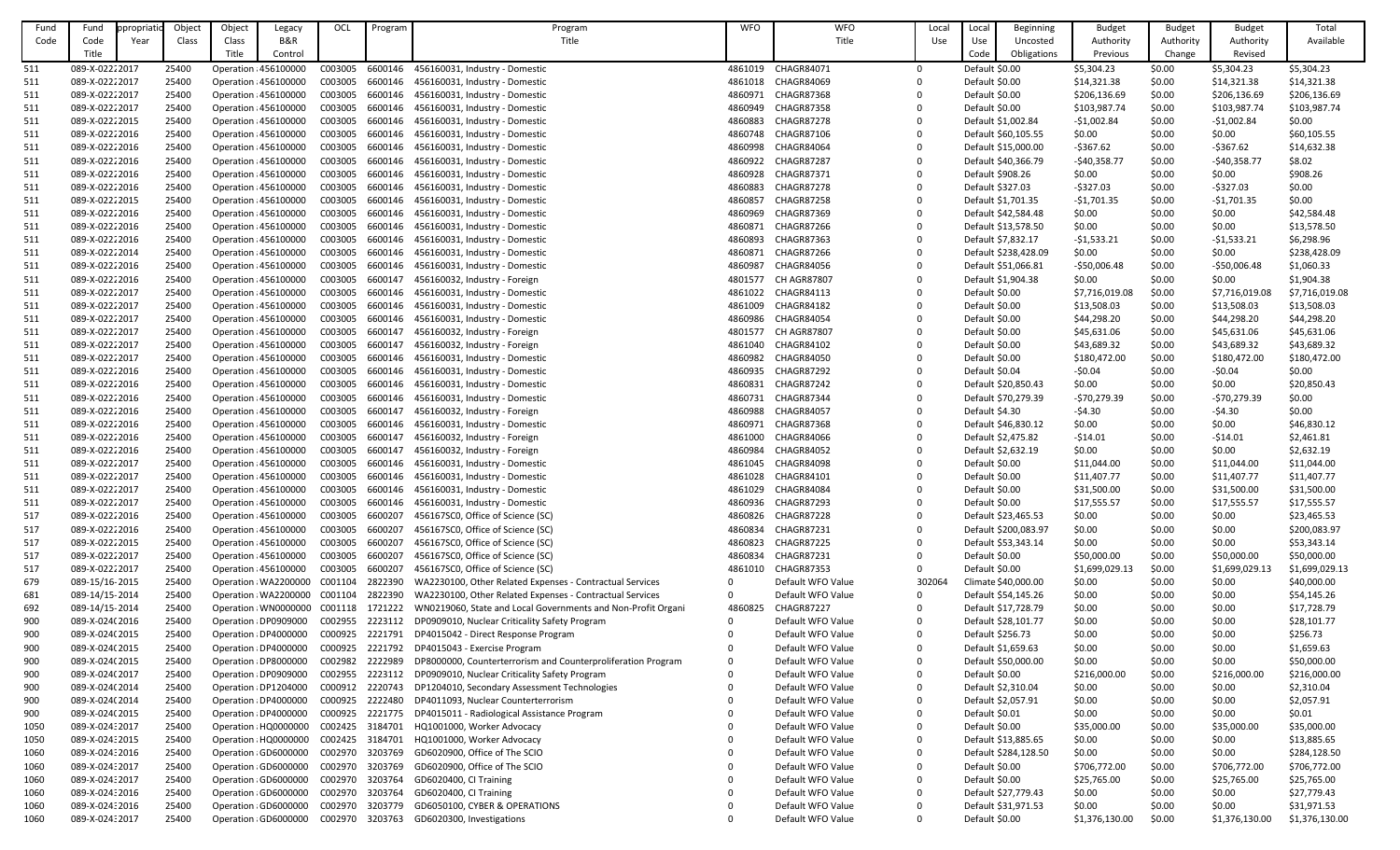| Fund | Fund            | propriati | Object | Object | Legacy                | OCL             | Program | Program                                                      | <b>WFO</b>   | <b>WFO</b>        | Local      | Local          | <b>Beginning</b>       | <b>Budget</b>  | <b>Budget</b> | <b>Budget</b>  | Total          |
|------|-----------------|-----------|--------|--------|-----------------------|-----------------|---------|--------------------------------------------------------------|--------------|-------------------|------------|----------------|------------------------|----------------|---------------|----------------|----------------|
| Code | Code            | Year      | Class  | Class  | B&R                   |                 |         | Title                                                        |              | Title             | <b>Use</b> | Use            | Uncosted               | Authority      | Authority     | Authority      | Available      |
|      | Title           |           |        | Title  | Control               |                 |         |                                                              |              |                   |            | Code           | Obligations            | Previous       | Change        | Revised        |                |
|      |                 |           |        |        |                       |                 |         | GD6050200, Technical Services                                | $\Omega$     | Default WFO Value |            |                |                        |                |               |                |                |
| 1060 | 089-X-024:2017  |           | 25400  |        | Operation: GD6000000  | C002970         | 3203780 |                                                              |              |                   |            | Default \$0.00 |                        | \$319,364.00   | \$0.00        | \$319,364.00   | \$319,364.00   |
| 1060 | 089-X-024:2016  |           | 25400  |        | Operation GD6000000   | C002970 3203761 |         | GD6020100, Analysis                                          |              | Default WFO Value |            |                | Default \$95,177.67    | \$0.00         | \$0.00        | \$0.00         | \$95,177.67    |
| 1060 | 089-X-024: 2015 |           | 25400  |        | Operation GD2500000   | C002546         | 3203755 | GD2540250, CI Training                                       |              | Default WFO Value |            |                | Default \$38,022.43    | \$0.00         | \$0.00        | \$0.00         | \$38,022.43    |
| 1060 | 089-X-02432017  |           | 25400  |        | Operation: GD6000000  | C002970         | 3203761 | GD6020100, Analysis                                          |              | Default WFO Value |            | Default \$0.00 |                        | \$319,585.00   | \$0.00        | \$319,585.00   | \$319,585.00   |
| 1060 | 089-X-024:2016  |           | 25400  |        | Operation GD6000000   | C002970         | 3203763 | GD6020300, Investigations                                    |              | Default WFO Value |            |                | Default \$620,975.87   | \$0.00         | \$0.00        | \$0.00         | \$620,975.87   |
| 1060 | 089-X-024:2017  |           | 25400  |        | Operation GD6000000   | C002970         | 3203779 | GD6050100, CYBER & OPERATIONS                                |              | Default WFO Value |            | Default \$0.00 |                        | \$300,000.00   | \$0.00        | \$300,000.00   | \$300,000.00   |
| 1079 | 089-16/17-2016  |           | 25400  |        | Operation CS0000000   | C000892         | 1713352 | CS7000000, Integrated Joint Cybersecurity Coordination Cente |              | Default WFO Value |            |                | Default \$173,407.96   | \$0.00         | \$0.00        | \$0.00         | \$173,407.96   |
| 1551 | 089-X-03092015  |           | 25400  |        | Operation NN9300000   | C002936         | 2222890 | NN9301000, Domestic Nuclear and Radiological Material Protec | 0            | Default WFO Value |            |                | Default \$50,000.00    | \$0.00         | \$0.00        | \$0.00         | \$50,000.00    |
| 1551 | 089-X-03092014  |           | 25400  |        | Operation : NN5000000 | C001058         | 2221241 | NN5004020, In-Country Costs for Russia/Newly Independent Sta |              | Default WFO Value |            |                | Default \$303,914.10   | $-5281,280.00$ | \$0.00        | $-5281,280.00$ | \$22,634.10    |
| 1551 | 089-X-03092016  |           | 25400  |        | Operation DN1003000   | C003036         | 2223063 | DN1003011, U.S. Costs for Russia/Newly Independent State Pro |              | Default WFO Value |            |                | Default \$40,000.00    | \$0.00         | \$0.00        | \$0.00         | \$40,000.00    |
| 1551 | 089-X-03092015  |           | 25400  |        | Operation : NN5000000 | C001058         | 2221235 | NN5002020, In-Country Costs for Russia/Newly Independent Sta | 0            | Default WFO Value |            |                | Default \$612,798.16   | \$685,270.00   | \$0.00        | \$685,270.00   | \$1,298,068.16 |
| 1551 | 089-X-03092017  |           | 25400  |        | Operation CT0000000   | C003007         | 2223020 | CT8401000, Radiological Assistance Program (RAP)             |              | Default WFO Value |            | Default \$0.00 |                        | \$3,010,000.00 | \$0.00        | \$3,010,000.00 | \$3,010,000.00 |
| 1551 | 089-X-03092017  |           | 25400  |        | Operation : CT0000000 | C003007         | 2223023 | CT8404010, Evaluation, Exercise, Readiness, and Response Sup |              | Default WFO Value |            | Default \$0.00 |                        | \$239,000.00   | \$0.00        | \$239,000.00   | \$239,000.00   |
| 1551 | 089-X-03092015  |           | 25400  |        | Operation : NN4000000 | C001056         | 2222717 | NN4009010, Safeguards Policy and Human Resources             |              | Default WFO Value |            |                | Default \$90,568.64    | \$0.00         | \$0.00        | \$0.00         | \$90,568.64    |
| 1551 | 089-X-03092013  |           | 25400  |        | Operation: NN4000000  | C001056         | 2222721 | NN4010010, International Nonproliferation Export Control     |              | Default WFO Value |            |                | Default \$7,926.55     | \$0.00         | \$0.00        | \$0.00         | \$7,926.55     |
| 1551 | 089-X-03092014  |           | 25400  |        | Operation: NN5000000  | C001058         | 2221235 | NN5002020, In-Country Costs for Russia/Newly Independent Sta | $\Omega$     | Default WFO Value |            |                | Default \$1,797,650.48 | $-$666,770.00$ | \$0.00        | $-$666,770.00$ | \$1,130,880.48 |
| 1551 | 089-X-03092017  |           | 25400  |        | Operation DN3001000   | C003039         | 2223079 | DN3001010, Highly Enriched Uranium (HEU) Reactor Conversion  |              | Default WFO Value |            | Default \$0.00 |                        | \$24,909.00    | \$0.00        | \$24,909.00    | \$24,909.00    |
| 1551 | 089-X-03092017  |           | 25400  |        | Operation : DN4000000 | C003042         | 2223096 | DN4001030, Safeguards Technology Development                 |              | Default WFO Value |            | Default \$0.00 |                        | \$585,000.00   | \$0.00        | \$585,000.00   | \$585,000.00   |
|      |                 |           |        |        |                       |                 |         |                                                              |              |                   |            |                |                        |                |               |                |                |
| 1551 | 089-X-03092017  |           | 25400  |        | Operation DN1003000   | C003036         | 2223063 | DN1003011, U.S. Costs for Russia/Newly Independent State Pro |              | Default WFO Value |            | Default \$0.00 |                        | \$400,000.00   | \$0.00        | \$400,000.00   | \$400,000.00   |
| 1551 | 089-X-03092014  |           | 25400  |        | Operation NN5000000   | C001058         | 2222878 | NN5070010, U.S. Costs for Russia/Newly Independent States Pr |              | Default WFO Value |            |                | Default \$12,375.31    | $-$13,524.04$  | \$0.00        | $-$13,524.04$  | $-51,148.73$   |
| 1551 | 089-X-03092016  |           | 25400  |        | Operation DN2000000   | C003038         | 2223076 | DN2001000, Proliferation Detection                           |              | Default WFO Value |            |                | Default \$367,968.12   | \$0.00         | \$0.00        | \$0.00         | \$367,968.12   |
| 1551 | 089-X-03092016  |           | 25400  |        | Operation : DN4000000 | C003042         | 2223103 | DN4004010, Global Regimes                                    |              | Default WFO Value |            |                | Default \$134,656.26   | \$0.00         | \$0.00        | \$0.00         | \$134,656.26   |
| 1551 | 089-X-03092015  |           | 25400  |        | Operation NN2000000   | C001052         | 2221132 | NN2001000, Nonproliferation Detection                        |              | Default WFO Value |            |                | Default \$40,296.10    | \$0.00         | \$0.00        | \$0.00         | \$40,296.10    |
| 1551 | 089-X-03092015  |           | 25400  |        | Operation NN4000000   | C001056         | 2222719 | NN4009030, Safeguards Technology Development                 |              | Default WFO Value |            |                | Default \$28,488.59    | $-$18,567.31$  | \$0.00        | $-$18,567.31$  | \$9,921.28     |
| 1551 | 089-X-03092015  |           | 25400  |        | Operation NN9100000   | C002938         | 2222883 | NN9100000, Highly Enriched Uranium (HEU) Reactor Conversion  |              | Default WFO Value |            |                | Default \$4,283.61     | \$0.00         | \$0.00        | \$0.00         | \$4,283.61     |
| 1551 | 089-X-03092015  |           | 25400  |        | Operation NN5000000   | C001058         | 2222878 | NN5070010, U.S. Costs for Russia/Newly Independent States Pr |              | Default WFO Value |            |                | Default \$1,148.73     | \$0.00         | \$0.00        | \$0.00         | \$1,148.73     |
| 1551 | 089-X-03092013  |           | 25400  |        | Operation NN5000000   | C001058         | 2222811 | NN5003040, US Costs for Non Russia/Non-Newly Independent Sta | <sup>0</sup> | Default WFO Value |            |                | Default \$2,868.79     | \$0.00         | \$0.00        | \$0.00         | \$2,868.79     |
| 1551 | 089-X-0309 2015 |           | 25400  |        | Operation NN4000000   | C001056         | 2222732 | NN4012030, Multilateral Supplier Policy                      |              | Default WFO Value |            |                | Default \$3,279.15     | $-50.15$       | \$0.00        | $-50.15$       | \$3,279.00     |
| 1551 | 089-X-03092016  |           | 25400  |        | Operation DN4000000   | C003042         | 2223096 | DN4001030, Safeguards Technology Development                 |              | Default WFO Value |            |                | Default \$24,431.56    | \$0.00         | \$0.00        | \$0.00         | \$24,431.56    |
| 1551 | 089-X-0309 2016 |           | 25400  |        | Operation : CT0000000 | C003007         | 2223020 | CT8401000, Radiological Assistance Program (RAP)             |              | Default WFO Value |            |                | Default \$75,498.15    | \$0.00         | \$0.00        | \$0.00         | \$75,498.15    |
| 1551 | 089-X-03092017  |           | 25400  |        | Operation DN3001000   | C003039         | 2223080 | DN3001020, Molybdenum-99 (Mo-99)                             |              | Default WFO Value |            | Default \$0.00 |                        | \$30,000.00    | \$0.00        | \$30,000.00    | \$30,000.00    |
| 1551 | 089-X-03092015  |           | 25400  |        | Operation NN4000000   | C001056         | 2222727 | NN4011010, Warhead Dismantlement and Fissile Material Transp | $\Omega$     | Default WFO Value |            | Default \$0.03 |                        | $-50.03$       | \$0.00        | $-50.03$       | \$0.00         |
| 1551 | 089-X-0309 2016 |           | 25400  |        | Operation : DN4000000 | C003042         | 2223095 | DN4001020, Safeguards Engagement (INSEP)                     |              | Default WFO Value |            |                | Default \$543,679.17   | $-52,196.00$   | \$0.00        | $-52,196.00$   | \$541,483.17   |
| 1551 | 089-X-0309 2016 |           | 25400  |        | Operation: DN4000000  | C003042         | 2223101 | DN4003010, Warhead Dismantlement and Fissile Material Transp | $\Omega$     | Default WFO Value |            |                | Default \$18,664.46    | \$0.00         | \$0.00        | \$0.00         | \$18,664.46    |
| 1551 | 089-X-03092014  |           | 25400  |        | Operation NN5000000   | C001058         | 2221249 | NN5006010, U.S. Costs for Russia/Newly Independent States Pr | $\Omega$     | Default WFO Value |            | Default \$4.97 |                        | $-54.97$       | \$0.00        | $-54.97$       | \$0.00         |
| 1551 | 089-X-03092017  |           | 25400  |        | Operation : DN1005000 | C003088         | 2223152 | DN1005010, Domestic Radiological Security                    |              | Default WFO Value |            | Default \$0.00 |                        | \$26,625.14    | \$0.00        | \$26,625.14    | \$26,625.14    |
| 1551 | 089-X-03092017  |           | 25400  |        | Operation : DN2000000 | C003038         | 2223076 | DN2001000, Proliferation Detection                           |              | Default WFO Value |            | Default \$0.00 |                        | \$2,380,000.00 | \$0.00        | \$2,380,000.00 | \$2,380,000.00 |
| 1551 | 089-X-0309 2016 |           | 25400  |        | Operation DN3001000   | C003039         | 2223079 | DN3001010, Highly Enriched Uranium (HEU) Reactor Conversion  | $\Omega$     | Default WFO Value |            |                | Default \$130,977.11   | \$0.00         | \$0.00        | \$0.00         | \$130,977.11   |
|      |                 |           |        |        |                       |                 |         |                                                              |              | Default WFO Value |            |                |                        |                |               |                |                |
| 1551 | 089-X-03092014  |           | 25400  |        | Operation : NN5000000 | C001058         | 2221240 | NN5004010, U.S. Costs for Russia/Newly Independent States Pr |              |                   |            |                | Default \$118,720.00   | $-$118,720.00$ | \$0.00        | $-$118,720.00$ | \$0.00         |
| 1551 | 089-X-03092015  |           | 25400  |        | Operation: NN5000000  | C001058         | 2221240 | NN5004010, U.S. Costs for Russia/Newly Independent States Pr | 0            | Default WFO Value |            |                | Default \$153,515.04   | $-$120,000.00$ | \$0.00        | $-$120,000.00$ | \$33,515.04    |
| 1551 | 089-X-03092013  |           | 25400  |        | Operation NN5000000   | C001058         | 2221240 | NN5004010, U.S. Costs for Russia/Newly Independent States Pr | $\Omega$     | Default WFO Value |            |                | Default \$240,667.55   | \$0.00         | \$0.00        | \$0.00         | \$240,667.55   |
| 1551 | 089-X-03092014  |           | 25400  |        | Operation : NN4000000 | C001056         | 2222722 | NN4010021, US Costs for Russia/Newly Independent States      | $\Omega$     | Default WFO Value |            |                | Default \$5,882.97     | \$0.00         | \$0.00        | \$0.00         | \$5,882.97     |
| 1551 | 089-X-03092015  |           | 25400  |        | Operation: NN5000000  | C001058         | 2222810 | NN5002040, US Costs for Non Russia/Non-Newly Independent Sta | $\Omega$     | Default WFO Value |            |                | Default \$80,517.16    | \$0.00         | \$0.00        | \$0.00         | \$80,517.16    |
| 1551 | 089-X-03092016  |           | 25400  |        | Operation : CT0000000 | C003007         | 2223023 | CT8404010, Evaluation, Exercise, Readiness, and Response Sup | $\Omega$     | Default WFO Value |            |                | Default \$101,821.47   | \$0.00         | \$0.00        | \$0.00         | \$101,821.47   |
| 1551 | 089-X-03092017  |           | 25400  |        | Operation : CT0000000 | C003007         | 2223025 | CT8405010, Technology Integration (TI)                       |              | Default WFO Value |            | Default \$0.00 |                        | \$20,000.00    | \$0.00        | \$20,000.00    | \$20,000.00    |
| 1551 | 089-X-03092017  |           | 25400  |        | Operation: DN4000000  | C003042         | 2223094 | DN4001010, Safeguards Policy                                 |              | Default WFO Value |            | Default \$0.00 |                        | \$1,246,168.88 | \$0.00        | \$1,246,168.88 | \$1,246,168.88 |
| 1551 | 089-X-03092013  |           | 25400  |        | Operation : NN5000000 | C001058         | 2221234 | NN5002010, U.S. Costs for Russia/Newly Independent States Pr |              | Default WFO Value |            |                | Default \$109,686.53   | $-$17,803.25$  | \$0.00        | $-$17,803.25$  | \$91,883.28    |
| 1551 | 089-X-03092016  |           | 25400  |        | Operation : DN4000000 | C003042         | 2223094 | DN4001010, Safeguards Policy                                 | <sup>0</sup> | Default WFO Value |            |                | Default \$333,801.45   | \$0.00         | \$0.00        | \$0.00         | \$333,801.45   |
| 1551 | 089-X-0309 2015 |           | 25400  |        | Operation NN4000000   | C001056         | 2222728 | NN4011020, Nuclear Noncompliance Verification                |              | Default WFO Value |            |                | Default \$12,700.54    | \$0.00         | \$0.00        | \$0.00         | \$12,700.54    |
| 1551 | 089-X-0309 2016 |           | 25400  |        | Operation : DN4000000 | C003042         | 2223102 | DN4003020, Nuclear Noncompliance Verification                |              | Default WFO Value |            |                | Default \$119,435.40   | \$0.00         | \$0.00        | \$0.00         | \$119,435.40   |
| 1551 | 089-X-03092017  |           | 25400  |        | Operation : DN1001000 | C003034         | 2223049 | DN1001011, U.S. Costs for Russia/Newly Independent State Pro |              | Default WFO Value |            | Default \$0.00 |                        | \$140,000.00   | \$0.00        | \$140,000.00   | \$140,000.00   |
| 1551 | 089-X-03092017  |           | 25400  |        | Operation : DN4000000 | C003042         | 2223106 | DN4004040, Policy Studies and Support                        |              | Default WFO Value |            | Default \$0.00 |                        | \$3,114.30     | \$0.00        | \$3,114.30     | \$3,114.30     |
| 1551 | 089-X-03092017  |           | 25400  |        | Operation DN4000000   | C003042         | 2223103 | DN4004010, Global Regimes                                    |              | Default WFO Value |            | Default \$0.00 |                        | \$75,000.00    | \$0.00        | \$75,000.00    | \$75,000.00    |
| 1551 | 089-X-03092014  |           | 25400  |        | Operation: NN5000000  | C001058         | 2222881 | NN5070040, US Costs for Non Russia/Non-Newly Independent Sta | 0            | Default WFO Value |            |                | Default \$27,382.94    | \$0.00         | \$0.00        | \$0.00         | \$27,382.94    |
| 1551 | 089-X-03092015  |           | 25400  |        | Operation: NN4000000  | C001056         | 2222718 | NN4009020, DO NOT USE!!! Safeguards Engagement               | $\Omega$     | Default WFO Value |            |                | Default \$115,983.55   | \$0.00         | \$0.00        | \$0.00         | \$115,983.55   |
| 1551 | 089-X-03092014  |           | 25400  |        | Operation NN9300000   | C002936         | 2222890 | NN9301000, Domestic Nuclear and Radiological Material Protec |              | Default WFO Value |            |                | Default \$5,557.99     | \$0.00         | \$0.00        | \$0.00         | \$5,557.99     |
| 1551 | 089-X-03092016  |           | 25400  |        | Operation : CT0000000 | C003007         | 2223014 | CT8101000, Nuclear Incident Policy and Cooperation           |              | Default WFO Value |            |                | Default \$55,526.01    | \$0.00         | \$0.00        | \$0.00         | \$55,526.01    |
| 1551 | 089-X-03092016  |           | 25400  |        | Operation: DN4000000  | C003042         | 2223105 | DN4004030, Multilateral Supplier Policy                      | $\Omega$     | Default WFO Value |            |                | Default \$131,792.22   | \$0.00         | \$0.00        | \$0.00         | \$131,792.22   |
|      |                 |           |        |        |                       |                 |         |                                                              |              |                   |            |                |                        |                |               |                |                |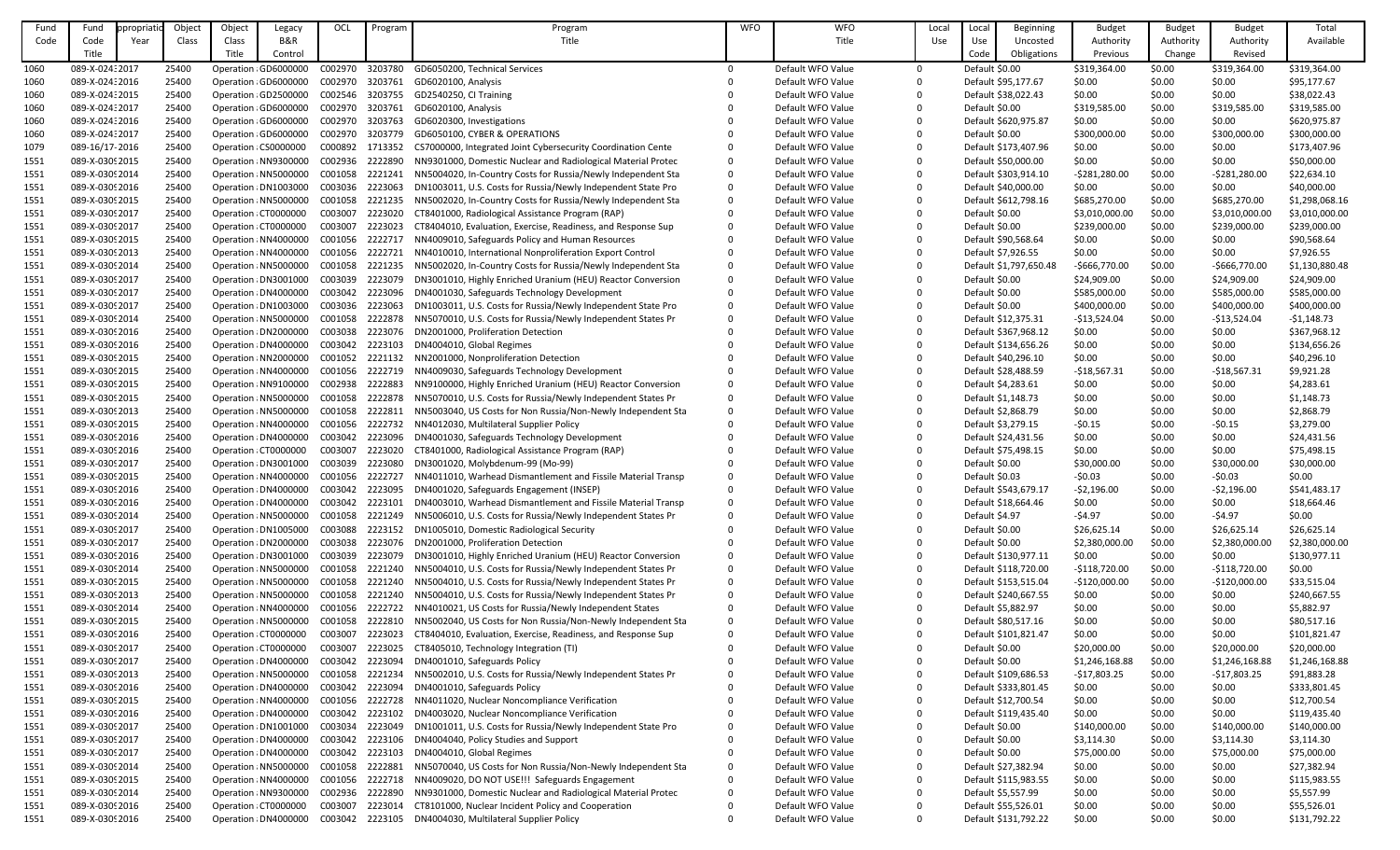| Fund | Fund            | propriati | Object | Object | Legacy                | OCL     | Program         | Program                                                      | <b>WFO</b> | <b>WFO</b>        | Local        | Loca                | Beginning              | <b>Budget</b>  | <b>Budget</b> | <b>Budget</b>  | Total          |
|------|-----------------|-----------|--------|--------|-----------------------|---------|-----------------|--------------------------------------------------------------|------------|-------------------|--------------|---------------------|------------------------|----------------|---------------|----------------|----------------|
| Code | Code            | Year      | Class  | Class  | B&R                   |         |                 | Title                                                        |            | Title             | Use          | Use                 | Uncosted               | Authority      | Authority     | Authority      | Available      |
|      | Title           |           |        | Title  | Control               |         |                 |                                                              |            |                   |              | Code                | Obligations            | Previous       | Change        | Revised        |                |
| 1551 | 089-X-03092015  |           | 25400  |        | Operation NN5000000   | C001058 | 2221234         | NN5002010, U.S. Costs for Russia/Newly Independent States Pr |            | Default WFO Value | $\Omega$     |                     | Default \$1,170,606.82 | $-$685,270.00$ | \$0.00        | $-$685,270.00$ | \$485,336.82   |
| 1551 | 089-X-03092014  |           | 25400  |        | Operation: NN5000000  |         | C001058 2221231 | NN5001010, U.S. Costs for Russia/Newly Independent States Pr |            | Default WFO Value | 0            | Default \$3,898.41  |                        | \$0.00         | \$0.00        | \$0.00         | \$3,898.41     |
| 1551 | 089-X-03092015  |           | 25400  |        | Operation : NN5000000 | C001058 | 2221241         | NN5004020, In-Country Costs for Russia/Newly Independent Sta |            | Default WFO Value |              | Default \$29.25     |                        | \$0.00         | \$0.00        | \$0.00         | \$29.25        |
| 1551 | 089-X-03092016  |           | 25400  |        | Operation : DN1001000 | C003034 | 2223053         | DN1001021, U.S. Costs for Russia/Newly Independent State Pro |            | Default WFO Value |              |                     | Default \$704,027.86   | \$0.00         | \$0.00        | \$0.00         | \$704,027.86   |
| 1551 | 089-X-03092017  |           | 25400  |        | Operation : DN4000000 | C003042 | 2223102         | DN4003020, Nuclear Noncompliance Verification                |            | Default WFO Value | 0            | Default \$0.00      |                        | \$536,000.00   | \$0.00        | \$536,000.00   | \$536,000.00   |
|      |                 |           |        |        |                       |         |                 |                                                              |            | Default WFO Value |              |                     |                        |                |               |                |                |
| 1551 | 089-X-0309 2016 |           | 25400  |        | Operation CT0000000   | C003007 | 2223025         | CT8405010, Technology Integration (TI)                       |            |                   | $\Omega$     | Default \$4,200.90  |                        | $-52,702.38$   | \$0.00        | $-52,702.38$   | \$1,498.52     |
| 1551 | 089-X-03092014  |           | 25400  |        | Operation NN5000000   | C001058 | 2720208         | NN500W000, M&O Contractor Employee Costs (at Headquarters)   |            | Default WFO Value | 0            | Default \$51,312.90 |                        | $-551,312.90$  | \$0.00        | $-551,312.90$  | \$0.00         |
| 1551 | 089-X-03092015  |           | 25400  |        | Operation: NN5000000  | C001058 | 2221243         | NN5005011, U.S. Costs for Russia/Newly Independent States Pr |            | Default WFO Value | $\Omega$     |                     | Default \$234,731.14   | \$0.00         | \$0.00        | \$0.00         | \$234,731.14   |
| 1551 | 089-X-03092015  |           | 25400  |        | Operation : NN4000000 | C001056 | 2222730         | NN4012010, Global Regimes                                    |            | Default WFO Value |              | Default \$15,681.30 |                        | \$0.00         | \$0.00        | \$0.00         | \$15,681.30    |
| 1551 | 089-X-03092015  |           | 25400  |        | Operation NN5000000   | C001058 | 2222881         | NN5070040, US Costs for Non Russia/Non-Newly Independent Sta |            | Default WFO Value | 0            | Default \$15,000.00 |                        | \$0.00         | \$0.00        | \$0.00         | \$15,000.00    |
| 1551 | 089-X-03092016  |           | 25400  |        | Operation : DN1001000 | C003034 | 2223049         | DN1001011, U.S. Costs for Russia/Newly Independent State Pro |            | Default WFO Value |              |                     | Default \$231,051.41   | \$0.00         | \$0.00        | \$0.00         | \$231,051.41   |
| 1551 | 089-X-03092015  |           | 25400  |        | Operation NN4000000   | C001056 | 2222733         | NN4012040, Policy Studies and Support                        |            | Default WFO Value |              | Default \$91,216.46 |                        | \$0.00         | \$0.00        | \$0.00         | \$91,216.46    |
| 1551 | 089-X-03092017  |           | 25400  |        | Operation : DN4000000 | C003042 | 2223095         | DN4001020, Safeguards Engagement (INSEP)                     |            | Default WFO Value |              | Default \$0.00      |                        | \$1,434,000.00 | \$0.00        | \$1,434,000.00 | \$1,434,000.00 |
| 1551 | 089-X-03092017  |           | 25400  |        | Operation CT0000000   | C003007 | 2223014         | CT8101000, Nuclear Incident Policy and Cooperation           |            | Default WFO Value | $\Omega$     | Default \$0.00      |                        | \$369,000.00   | \$0.00        | \$369,000.00   | \$369,000.00   |
| 1551 | 089-X-03092017  |           | 25400  |        | Operation : DN2000000 | C003038 | 2223154         | DN2006000, USHPRR                                            |            | Default WFO Value |              | Default \$0.00      |                        | \$736,400.00   | \$0.00        | \$736,400.00   | \$736,400.00   |
| 1557 | 089-X-03092012  |           | 25400  |        | Operation : NN5000000 | C001058 | 2222290         | NN5010000, International Contributions UK                    |            | Default WFO Value |              | Default \$50,324.10 |                        | \$0.00         | \$0.00        | \$0.00         | \$50,324.10    |
| 1650 | 089-X-031:2010  |           | 25400  |        | Operation PS0000000   | C001075 | 2221514         | PS0202132, Advisory and Assistance, Diversity Programs       |            | Default WFO Value | $\Omega$     | Default \$38,795.51 |                        | \$0.00         | \$0.00        | \$0.00         | \$38,795.51    |
| 1689 | 089-14/15-2014  |           | 25400  |        | Operation PS0000000   | C001075 | 2222565         | PS0202200, A&A, Counterterrorism                             |            | Default WFO Value | 0            | Default \$2,019.15  |                        | \$0.00         | \$0.00        | \$0.00         | \$2,019.15     |
| 1751 | 089-X-031!2013  |           | 25400  |        | Operation EZ5000000   | C002226 | 1110981         | EZ5012300 - BRNL-0030 Soil and Water Remediation - Brookhave |            | Default WFO Value | $\Omega$     |                     | Default \$522,109.05   | \$0.00         | \$0.00        | \$0.00         | \$522,109.05   |
| 1751 | 089-X-031! 2015 |           | 25400  |        | Operation EZ5000000   | C002226 | 1110981         | EZ5012300 - BRNL-0030 Soil and Water Remediation - Brookhave |            | Default WFO Value |              | Default \$47.62     |                        | \$0.00         | \$0.00        | \$0.00         | \$47.62        |
| 2300 | 089-X-418(2016  |           | 25400  |        | Operation ST0000000   | C001087 | 2924280         | ST6001032, Hot Cell and Other National Lab Facilities        |            | Default WFO Value |              |                     | Default \$1,427,585.71 | \$614,636.14   | \$0.00        | \$614,636.14   | \$2,042,221.85 |
| 2300 | 089-X-418(2014  |           | 25400  |        | Operation ST0000000   | C001087 | 2720714         | ST5001020, Brookhaven Linear Isotope Producer (BLIP)         |            | Default WFO Value | 0            |                     | Default \$506,852.52   | \$0.00         | \$0.00        | \$0.00         | \$506,852.52   |
| 2300 | 089-X-418(2017  |           | 25400  |        | Operation ST0000000   | C001087 | 2720715         | ST5001030, Other National Lab Research                       |            | Default WFO Value |              | Default \$0.00      |                        | \$425,000.00   | \$0.00        | \$425,000.00   | \$425,000.00   |
| 2300 | 089-X-418(2014  |           | 25400  |        | Operation ST0000000   | C001087 | 2924306         | ST6001031, Production                                        |            | Default WFO Value | <sup>0</sup> | Default \$0.00      |                        | \$212,749.03   | \$0.00        | \$212,749.03   | \$212,749.03   |
| 2300 | 089-X-418(2014  |           | 25400  |        | Operation ST0000000   | C001087 | 2924424         | ST5001040, Actinium-225 Technology Research and Integration  |            | Default WFO Value | 0            |                     | Default \$107,238.58   | \$0.00         | \$0.00        | \$0.00         | \$107,238.58   |
| 2300 | 089-X-418(2017  |           | 25400  |        | Operation ST0000000   | C001087 | 2720718         | ST6001020, Brookhaven Linear Isotope Producer (BLIP)         |            | Default WFO Value |              | Default \$0.00      |                        | \$416,000.00   | \$0.00        | \$416,000.00   | \$416,000.00   |
| 2300 | 089-X-418(2016  |           | 25400  |        | Operation ST0000000   | C001087 | 2924424         | ST5001040, Actinium-225 Technology Research and Integration  |            | Default WFO Value |              | Default \$0.00      |                        | \$100,000.00   | \$0.00        | \$100,000.00   | \$100,000.00   |
|      |                 |           | 25400  |        |                       | C001087 | 2720715         | ST5001030, Other National Lab Research                       |            | Default WFO Value |              |                     |                        | \$185,000.00   | \$0.00        |                |                |
| 2300 | 089-X-418(2016  |           |        |        | Operation ST0000000   | C001087 | 2924281         |                                                              |            | Default WFO Value |              |                     | Default \$220,833.12   |                |               | \$185,000.00   | \$405,833.12   |
| 2300 | 089-X-418(2017  |           | 25400  |        | Operation : ST0000000 |         |                 | ST6001034, Facility Upgrades                                 |            |                   | 0            | Default \$0.00      |                        | \$611,000.00   | \$0.00        | \$611,000.00   | \$611,000.00   |
| 2300 | 089-X-418(2015  |           | 32003  |        | Accelerator ST0000000 | C001087 | 2924281         | ST6001034, Facility Upgrades                                 |            | Default WFO Value | 485395       |                     | CHAIP \$152,000.00     | \$0.00         | \$0.00        | \$0.00         | \$152,000.00   |
| 2300 | 089-X-418(2015  |           | 25400  |        | Operation ST0000000   | C001087 | 2924306         | ST6001031, Production                                        |            | Default WFO Value | 0            | Default \$0.00      |                        | \$190,243.59   | \$0.00        | \$190,243.59   | \$190,243.59   |
| 2300 | 089-X-418(2016  |           | 25400  |        | Operation ST0000000   | C001087 | 2924306         | ST6001031, Production                                        |            | Default WFO Value | 0            |                     | Default \$2,217,227.76 | \$358,007.38   | \$0.00        | \$358,007.38   | \$2,575,235.14 |
| 2300 | 089-X-418(2017  |           | 25400  |        | Operation ST0000000   | C001087 | 2924280         | ST6001032, Hot Cell and Other National Lab Facilities        |            | Default WFO Value | $\Omega$     | Default \$0.00      |                        | \$1,496,363.86 | \$0.00        | \$1,496,363.86 | \$1,496,363.86 |
| 2300 | 089-X-418(2017  |           | 25400  |        | Operation ST0000000   | C001087 | 2924306         | ST6001031, Production                                        |            | Default WFO Value | 0            | Default \$0.00      |                        | \$2,060,000.00 | \$0.00        | \$2,060,000.00 | \$2,060,000.00 |
| 2300 | 089-X-418(2016  |           | 25400  |        | Operation ST0000000   | C001087 | 2720718         | ST6001020, Brookhaven Linear Isotope Producer (BLIP)         |            | Default WFO Value | 0            |                     | Default \$234,931.66   | \$140,000.00   | \$0.00        | \$140,000.00   | \$374,931.66   |
| 2300 | 089-X-418(2015  |           | 25400  |        | Operation ST0000000   | C001087 | 2924281         | ST6001034, Facility Upgrades                                 |            | Default WFO Value | 0            | Default \$49,875.62 |                        | \$0.00         | \$0.00        | \$0.00         | \$49,875.62    |
| 2300 | 089-X-418(2015  |           | 25400  |        | Operation ST0000000   | C001087 | 2720715         | ST5001030, Other National Lab Research                       |            | Default WFO Value | 0            | Default \$11,925.21 |                        | \$0.00         | \$0.00        | \$0.00         | \$11,925.21    |
| 2300 | 089-X-418(2016  |           | 25400  |        | Operation ST0000000   | C001087 | 2924282         | ST6001036, Technical Services                                |            | Default WFO Value | $\Omega$     | Default \$20,289.84 |                        | \$0.00         | \$0.00        | \$0.00         | \$20,289.84    |
| 2300 | 089-X-418(2016  |           | 25400  |        | Operation ST0000000   | C001087 | 2720716         | ST5002000, University Research                               |            | Default WFO Value | $\Omega$     |                     | Default \$147,084.32   | \$0.00         | \$0.00        | \$0.00         | \$147,084.32   |
| 2300 | 089-X-418(2014  |           | 32003  |        | Accelerato ST0000000  | C001087 | 2924281         | ST6001034, Facility Upgrades                                 |            | Default WFO Value | 485395       |                     | CHAIP \$378,714.95     | \$0.00         | \$0.00        | \$0.00         | \$378,714.95   |
| 5300 | 089-X-031 {2015 |           | 25400  |        | Operation TG0000000   | C002803 | 3123806         | TG0100000, Infrastructure Security and Energy Restoration    |            | Default WFO Value | 0            | Default \$63.25     |                        | $-563.25$      | \$0.00        | $-563.25$      | \$0.00         |
| 5300 | 089-X-031 {2016 |           | 25400  |        | Operation TE1300000   | C002800 | 3123815         | TE1305000, Virtual Energy Sector Forensics Analysis Platform |            | Default WFO Value | 0            | Default \$49,649.35 |                        | \$0.00         | \$0.00        | \$0.00         | \$49,649.35    |
| 5300 | 089-X-031 {2016 |           | 25400  |        | Operation TE1100000   | C002798 | 3123789         | TE1101000, Transmission Reliability & Renewables Integration |            | Default WFO Value | 0            | Default \$7,976.36  |                        | \$0.00         | \$0.00        | \$0.00         | \$7,976.36     |
| 5300 | 089-X-031 {2016 |           | 25400  |        | Operation TE1300000   | C002800 | 3123803         | TE1301000, Cyber for Energy Security R&D                     |            | Default WFO Value | 0            | Default \$32,823.22 |                        | $-558.76$      | \$0.00        | $-558.76$      | \$32,764.46    |
| 5300 | 089-X-03182017  |           | 25400  |        | Operation TE1200000   | C002799 | 3123809         | TE1203000, Advance Distribution Management System            |            | Default WFO Value | 0            | Default \$0.00      |                        | \$0.00         | \$6,380.00    | \$6,380.00     | \$6,380.00     |
| 5300 | 089-X-031 {2016 |           | 25400  |        | Operation TE1100000   | C002798 | 3123802         | TE1104000, Energy Systems Predictive Capability              |            | Default WFO Value | 0            |                     | Default \$250,799.93   | \$0.00         | \$0.00        | \$0.00         | \$250,799.93   |
| 5300 | 089-X-031 {2016 |           | 25400  |        | Operation TE1100000   | C002798 | 3123785         | TE1103000, Advanced Modeling Grid Research                   |            | Default WFO Value | 0            | Default \$67,432.00 |                        | \$0.00         | \$0.00        | \$0.00         | \$67,432.00    |
| 5300 | 089-X-031 {2017 |           | 25400  |        | Operation TE1100000   | C002798 | 3123785         | TE1103000, Advanced Modeling Grid Research                   |            | Default WFO Value | 0            | Default \$0.00      |                        | \$481,036.00   | \$0.00        | \$481,036.00   | \$481,036.00   |
| 5300 | 089-X-031 {2015 |           | 25400  |        | Operation TE1400000   | C002801 | 3123795         | TE1400000, Energy Storage                                    |            | Default WFO Value | 0            | Default \$56.79     |                        | \$0.00         | \$0.00        | \$0.00         | \$56.79        |
| 5300 | 089-X-031 {2016 |           | 25400  |        | Operation TE1200000   | C002799 | 3123809         | TE1203000, Advance Distribution Management System            |            | Default WFO Value | $\Omega$     | Default \$276.08    |                        | $-5124.89$     | \$0.00        | $-5124.89$     | \$151.19       |
| 5300 | 089-X-031 {2016 |           | 25400  |        | Operation TE1200000   | C002799 | 3123810         | TE1204000, Market-Based Control Signal                       |            | Default WFO Value | 0            | Default \$2,804.90  |                        | \$0.00         | \$0.00        | \$0.00         | \$2,804.90     |
| 5300 | 089-X-031 {2016 |           | 25400  |        | Operation TF0000000   | C002802 | 3123796         | TF0000000, National Electricity Delivery                     |            | Default WFO Value | 0            | Default \$4,790.55  |                        | \$0.00         | \$0.00        | \$0.00         | \$4,790.55     |
| 5300 | 089-X-03182017  |           | 25400  |        | Operation TE1200000   | C002799 | 3123811         | TE1205000, Resilient Electric Distribution Grid R&D          |            | Default WFO Value | 0            | Default \$0.00      |                        | \$85,000.00    | \$0.00        | \$85,000.00    | \$85,000.00    |
| 5300 | 089-X-03182017  |           | 25400  |        | Operation TE1100000   | C002798 | 3123802         |                                                              |            | Default WFO Value | 0            | Default \$0.00      |                        | \$25,000.00    | \$0.00        |                | \$25,000.00    |
|      |                 |           | 25400  |        |                       | C002800 | 3123804         | TE1104000, Energy Systems Predictive Capability              |            | Default WFO Value | 0            |                     |                        |                | \$0.00        | \$25,000.00    | \$8,312.99     |
| 5300 | 089-X-031 {2016 |           |        |        | Operation TE1300000   |         |                 | TE1302000, Cyber for Energy Security OPS                     |            |                   |              | Default \$8,312.99  |                        | \$0.00         |               | \$0.00         |                |
| 5300 | 089-X-031 2016  |           | 25400  |        | Operation TE1200000   | C002799 | 3123792         | TE1201000, Smart Grid                                        |            | Default WFO Value | 0            | Default \$2,347.00  |                        | \$0.00         | \$0.00        | \$0.00         | \$2,347.00     |
| 5300 | 089-X-03182017  |           | 25400  |        | Operation TE1100000   | C002798 | 3123816         | TE1104010, Monitoring and Real-Time Analysis                 |            | Default WFO Value | 0            | Default \$0.00      |                        | \$20,000.00    | \$17,735.00   | \$37,735.00    | \$37,735.00    |
| 5300 | 089-X-031 {2016 |           | 25400  |        | Operation TE1400000   | C002801 |                 | 3123795 TE1400000, Energy Storage                            |            | Default WFO Value | 0            | Default \$3,750.00  |                        | \$0.00         | \$0.00        | \$0.00         | \$3,750.00     |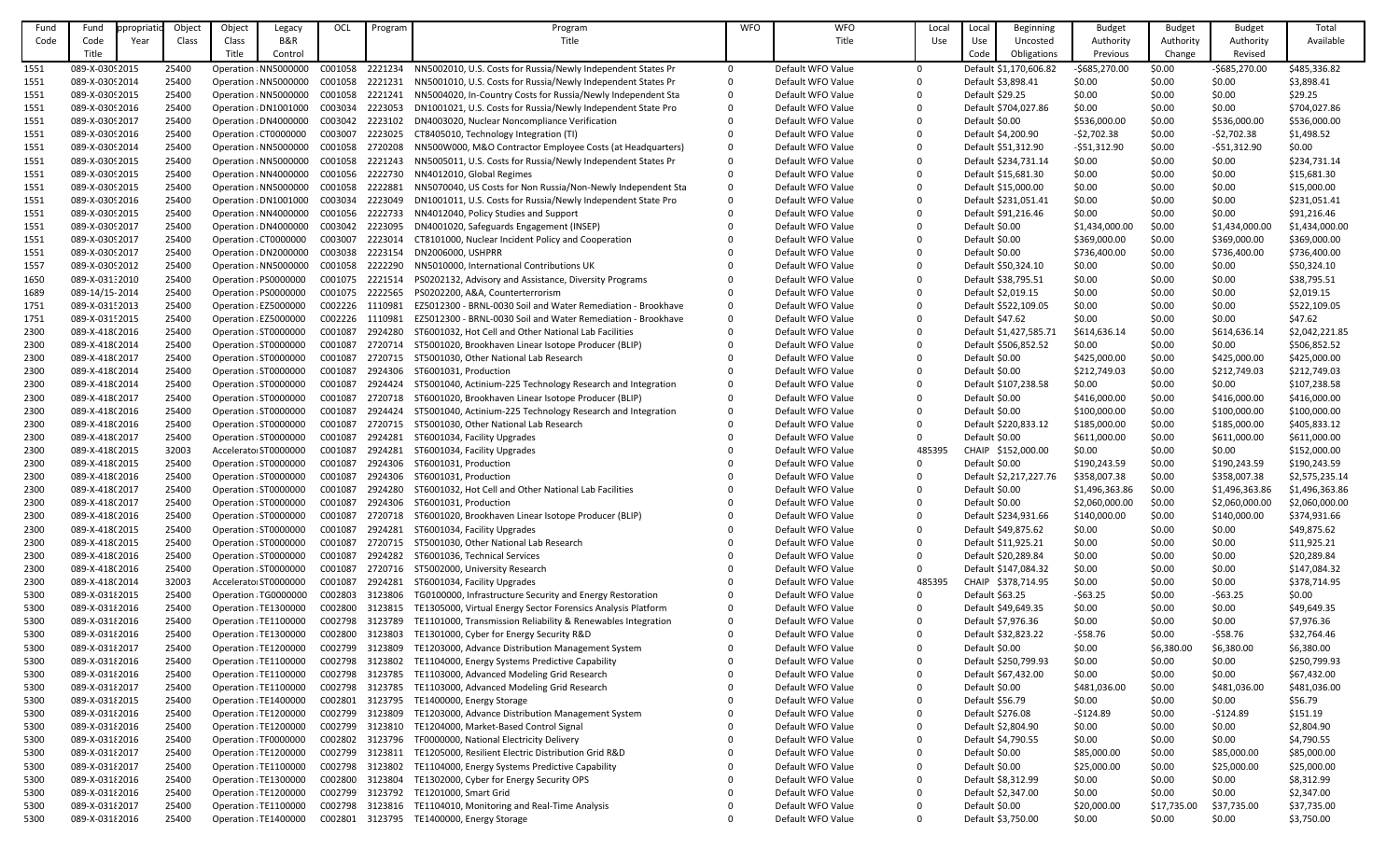| Fund | Fund                          | ppropriatio | Object | Object                | Legacy                | OCI             | Program            | Program                                                                                                     | <b>WFO</b> | <b>WFO</b>                             | Local    | Local            | Beginning              | <b>Budget</b>                                  | <b>Budget</b> | <b>Budget</b>    | Total                             |
|------|-------------------------------|-------------|--------|-----------------------|-----------------------|-----------------|--------------------|-------------------------------------------------------------------------------------------------------------|------------|----------------------------------------|----------|------------------|------------------------|------------------------------------------------|---------------|------------------|-----------------------------------|
| Code | Code                          | Year        | Class  | Class                 | B&R                   |                 |                    | Title                                                                                                       |            | Title                                  | Use      | Use              | Uncosted               | Authority                                      | Authority     | Authority        | Available                         |
|      | Title                         |             |        | Title                 | Control               |                 |                    |                                                                                                             |            |                                        |          | Code             | Obligations            | Previous                                       | Change        | Revised          |                                   |
| 5300 | 089-X-031 {2015               |             | 25400  |                       | Operation TE1200000   | C002799         | 3123792            | TE1201000, Smart Grid                                                                                       | $\Omega$   | Default WFO Value                      | $\Omega$ |                  | Default \$26,357.24    | \$0.00                                         | \$0.00        | \$0.00           | \$26,357.24                       |
| 5300 | 089-X-03182016                |             | 25400  |                       | Operation TE1200000   | C002799 3123811 |                    | TE1205000, Resilient Electric Distribution Grid R&D                                                         |            | Default WFO Value                      |          |                  | Default \$83,643.81    | \$0.00                                         | \$0.00        | \$0.00           | \$83,643.81                       |
| 5300 | 089-X-031 {2014               |             | 25400  |                       | Operation TE1200000   | C002799         | 3123792            | TE1201000, Smart Grid                                                                                       |            | Default WFO Value                      |          |                  | Default \$31,959.55    | \$0.00                                         | \$0.00        | \$0.00           | \$31,959.55                       |
| 5300 | 089-X-031 {2015               |             | 25400  |                       | Operation TE1100000   | C002798         | 3123785            | TE1103000, Advanced Modeling Grid Research                                                                  |            | Default WFO Value                      |          |                  | Default \$20,611.00    | \$0.00                                         | \$0.00        | \$0.00           | \$20,611.00                       |
| 5300 | 089-X-031 2016                |             | 25400  |                       | Operation TE1200000   | C002799         | 3123812            | TE1206000, Advanced Secure Low-cost Sensors                                                                 |            | Default WFO Value                      |          |                  | Default \$45,945.00    | \$0.00                                         | \$0.00        | \$0.00           | \$45,945.00                       |
| 5300 | 089-X-031 {2014               |             | 25400  |                       | Operation TE1100000   | C002798         | 3123785            | TE1103000, Advanced Modeling Grid Research                                                                  |            | Default WFO Value                      |          |                  | Default \$8,661.50     | \$0.00                                         | \$0.00        | \$0.00           | \$8,661.50                        |
| 5300 | 089-X-031 {2017               |             | 25400  |                       | Operation TE1400000   | C002801         | 3123795            | TE1400000, Energy Storage                                                                                   |            | Default WFO Value                      |          | Default \$0.00   |                        | \$7,500.00                                     | \$0.00        | \$7,500.00       | \$7,500.00                        |
| 5300 | 089-X-03182017                |             | 25400  |                       | Operation TE1300000   | C002800         | 3123803            | TE1301000, Cyber for Energy Security R&D                                                                    |            | Default WFO Value                      | $\Omega$ | Default \$0.00   |                        | \$5,600.00                                     | \$27,265.00   | \$32,865.00      | \$32,865.00                       |
| 5350 | 089-X-03192014                |             | 25400  |                       | Operation AF5800000   | C000822         | 2720875            | AF5832030, Program Assessment & Coordination                                                                |            | Default WFO Value                      | 301604   |                  | CHNE-0\$2,668.83       | \$0.00                                         | \$0.00        | \$0.00           | \$2,668.83                        |
| 5350 | 089-X-03192017                |             | 25400  |                       | Operation AF5800000   | C000822         | 2720965            | AF5861010, Spent Fuel and Waste Disposition Program Manageme                                                |            | Default WFO Value                      |          | Default \$0.00   |                        | \$168,000.00                                   | \$0.00        | \$168,000.00     | \$168,000.00                      |
| 5350 | 089-X-03192017                |             | 25400  |                       | Operation AF5800000   | C000822         | 2720874            | AF5832020, Systems Analysis                                                                                 |            | Default WFO Value                      |          | Default \$0.00   |                        | \$655,000.00                                   | \$0.00        | \$655,000.00     | \$655,000.00                      |
| 5350 | 089-X-03192017                |             | 25400  |                       | Operation AF5800000   | C000822         | 2720625            | AF5855000, Fuel Resources R&D                                                                               |            | Default WFO Value                      |          | Default \$0.00   |                        | \$100,000.00                                   | \$0.00        | \$100,000.00     | \$100,000.00                      |
| 5350 | 089-X-03192013                |             | 25400  |                       | Operation : NT0100000 | C002769         | 2720775            | NT0104000, Reactor Materials                                                                                |            | Default WFO Value                      |          |                  | Default \$98,115.68    | \$0.00                                         | \$0.00        | \$0.00           | \$98,115.68                       |
| 5350 | 089-X-03192016                |             | 25400  |                       | Operation AF0400000   | C002768         | 2720880            | AF0440000, Program Support                                                                                  |            | Default WFO Value                      |          |                  | Default \$5,184.83     | \$0.00                                         | \$0.00        | \$0.00           | \$5,184.83                        |
| 5350 | 089-X-03192017                |             | 25400  |                       | Operation RC0400000   | C002775         | 2720918            | RC0424000, ARC International Collaborations                                                                 |            | Default WFO Value                      |          | Default \$0.00   |                        | \$75,000.00                                    | \$0.00        | \$75,000.00      | \$75,000.00                       |
| 5350 | 089-X-03192016                |             | 25400  |                       | Operation AF5800000   | C000822         | 2720874            | AF5832020, Systems Analysis                                                                                 |            | Default WFO Value                      |          |                  | Default \$95,188.31    | \$0.00                                         | \$0.00        | \$0.00           | \$95,188.31                       |
|      | 089-X-03192016                |             | 25400  |                       |                       | C000822         |                    |                                                                                                             |            | Default WFO Value                      |          |                  |                        | \$0.00                                         | \$0.00        |                  |                                   |
| 5350 | 089-X-03192016                |             | 25400  |                       | Operation AF5800000   | C000822         | 2720875<br>2720667 | AF5832030, Program Assessment & Coordination<br>AF5810000, Advanced Fuels Research, Development and Testing |            | Default WFO Value                      |          |                  | Default \$214,496.04   | \$0.00                                         |               | \$0.00<br>\$0.00 | \$214,496.04<br>\$168,682.35      |
| 5350 |                               |             |        |                       | Operation AF5800000   | C000822         | 2720875            |                                                                                                             |            |                                        |          |                  | Default \$168,682.35   |                                                | \$0.00        |                  |                                   |
| 5350 | 089-X-03192017                |             | 25400  |                       | Operation AF5800000   |                 |                    | AF5832030, Program Assessment & Coordination                                                                |            | Default WFO Value                      |          | Default \$0.00   |                        | \$161,000.00                                   | \$0.00        | \$161,000.00     | \$161,000.00                      |
| 5350 | 089-X-03192016                |             | 25400  |                       | Operation AF5800000   | C000822         | 2720625            | AF5855000, Fuel Resources R&D                                                                               |            | Default WFO Value                      |          |                  | Default \$46,642.43    | \$0.00                                         | \$0.00        | \$0.00           | \$46,642.43                       |
| 5350 | 089-X-03192016                |             | 25400  |                       | Operation RC0400000   | C002775         | 2720918            | RC0424000, ARC International Collaborations                                                                 |            | Default WFO Value                      |          |                  | Default \$22,642.70    | \$0.00                                         | \$0.00        | \$0.00           | \$22,642.70                       |
| 5350 | 089-X-03192017                |             | 25400  |                       | Operation AF5800000   | C000822         | 2720667            | AF5810000, Advanced Fuels Research, Development and Testing                                                 |            | Default WFO Value                      |          | Default \$0.00   |                        | \$800,000.00                                   | \$0.00        | \$800,000.00     | \$800,000.00                      |
| 5450 | 089-X-03212017                |             | 25400  |                       | Operation VT0000000   | C001096         | 1005556            | VT1301000, Vehicle and System Simulation and Testing - Vehic                                                |            | Default WFO Value                      |          | Default \$0.00   |                        | \$7,401.00                                     | \$0.00        | \$7,401.00       | \$7,401.00                        |
| 5450 | 089-X-03212017                |             | 25400  |                       | Operation VT0000000   | C001096         | 1005554            | VT1201000, Batteries & Electric Drive Technology - Energy St                                                |            | Default WFO Value                      |          | Default \$0.00   |                        | \$2,550,000.00                                 | \$0.00        | \$2,550,000.00   | \$2,550,000.00                    |
| 5450 | 089-X-03212015                |             | 25400  |                       | Operation : ED0000000 | C000949         | 1009209            | ED2701000, Next Generation Manufacturing                                                                    |            | Default WFO Value                      |          | Default \$0.00   |                        | \$319,142.00                                   | \$0.00        | \$319,142.00     | \$319,142.00                      |
| 5450 | 089-X-03212016                |             | 25400  |                       | Operation VT0000000   | C001096         | 1005554            | VT1201000, Batteries & Electric Drive Technology - Energy St                                                |            | Default WFO Value                      |          |                  | Default \$1,470,704.46 | $-5220.67$                                     | \$0.00        | $-5220.67$       | \$1,470,483.79                    |
| 5450 | 089-X-03212016                |             | 25400  |                       | Operation VT0000000   | C001096         | 1005556            | VT1301000, Vehicle and System Simulation and Testing - Vehic                                                |            | Default WFO Value                      |          |                  | Default \$167,675.00   | \$0.00                                         | \$0.00        | \$0.00           | \$167,675.00                      |
| 5450 | 089-X-03212016                |             | 25400  |                       | Operation HT0000000   | C002796         | 1009190            | HT0100000, Fuel Cell Systems R&D                                                                            |            | Default WFO Value                      |          |                  | Default \$300,000.00   | \$0.00                                         | \$0.00        | \$0.00           | \$300,000.00                      |
| 5450 | 089-X-03212013                |             | 25400  |                       | Operation : EL1700000 |                 |                    | C000955 1005091 EL1708000, DOE Specific Investments                                                         |            | Default WFO Value                      |          |                  | Default \$118,016.25   | \$0.00                                         | \$0.00        | \$0.00           | \$118,016.25                      |
| 5450 | 089-X-03212017                |             | 25400  |                       | Operation GT0000000   | C002910         | 1005613            | GT0300000, Hydrothermal                                                                                     |            | Default WFO Value                      |          | Default \$0.00   |                        | \$425,000.00                                   | \$0.00        | \$425,000.00     | \$425,000.00                      |
| 5450 | 089-X-03212014                |             | 25400  |                       | Operation GT0000000   | C002910         | 1005612            | GT0100000, Enhanced Geothermal Systems                                                                      |            | Default WFO Value                      |          |                  | Default \$6,318.43     | \$0.00                                         | \$0.00        | \$0.00           | \$6,318.43                        |
| 5450 | 089-X-03212015                |             | 25400  |                       | Operation VT0000000   | C001096         | 1005556            | VT1301000, Vehicle and System Simulation and Testing - Vehic                                                |            | Default WFO Value                      |          |                  | Default \$7,101.82     | \$0.00                                         | \$0.00        | \$0.00           | \$7,101.82                        |
| 5450 | 089-X-03212015                |             | 25400  |                       | Operation HT0000000   | C002796         | 1009190            | HT0100000, Fuel Cell Systems R&D                                                                            |            | Default WFO Value                      |          |                  | Default \$6,683.36     | \$0.00                                         | \$0.00        | \$0.00           | \$6,683.36                        |
| 5450 | 089-X-03212014                |             | 25400  |                       | Operation VT0000000   | C001096         | 1004893            | VT0204000, Vehicle Technologies Deployment                                                                  |            | Default WFO Value                      |          | Default \$338.96 |                        | $-5338.96$                                     | \$0.00        | $-$ \$338.96     | \$0.00                            |
| 5450 | 089-X-03212016                |             | 25400  |                       | Operation PG0000000   | C002840         | 1005604            | PG0400000, Innovation & Deployment                                                                          |            | Default WFO Value                      |          |                  | Default \$85,000.00    | \$0.00                                         | \$0.00        | \$0.00           | \$85,000.00                       |
| 5450 | 089-X-03212017                |             | 25400  |                       | Operation HT0000000   | C002796         | 1009190            | HT0100000, Fuel Cell Systems R&D                                                                            |            | Default WFO Value                      |          | Default \$0.00   |                        | \$1,200,000.00                                 | \$0.00        | \$1,200,000.00   | \$1,200,000.00                    |
| 5450 | 089-X-03212017                |             | 25400  |                       | Operation SL0000000   | C002911         | 1005616            | SL0300000, Systems Integration (Balance of Systems and Power                                                |            | Default WFO Value                      |          | Default \$0.00   |                        | \$0.00                                         | \$500,000.00  | \$500,000.00     | \$500,000.00                      |
| 5450 | 089-X-03212016                |             | 25400  |                       | Operation HT0000000   | C002796         | 1009190            | HT0100000, Fuel Cell Systems R&D                                                                            |            | Default WFO Value<br>Default WFO Value | 302017   |                  | TCF Fur \$200,000.00   | \$0.00                                         | \$0.00        | \$0.00           | \$200,000.00                      |
| 5450 | 089-X-03212016                |             | 25400  |                       | Operation : ED0000000 | C000949         | 1009209            | ED2701000, Next Generation Manufacturing                                                                    |            |                                        |          | Default \$0.00   |                        | \$491,168.00                                   | \$0.00        | \$491,168.00     | \$491,168.00                      |
| 5450 | 089-X-03212016                |             | 25400  |                       | Operation GT0000000   | C002910         | 1005613            | GT0300000, Hydrothermal                                                                                     |            | Default WFO Value                      |          |                  | Default \$142,653.99   | \$0.00                                         | \$0.00        | \$0.00           | \$142,653.99                      |
| 5450 | 089-X-03212014                |             | 25400  |                       | Operation BM0100000   | C000846         | 1009218            | BM0107000, Biopower                                                                                         |            | Default WFO Value                      |          |                  | Default \$2,556.10     | $-5993.55$                                     | \$0.00        | $-5993.55$       | \$1,562.55                        |
| 5450 | 089-X-03212015                |             | 25400  |                       | Operation SL0000000   | C002911         | 1005616            | SL0300000, Systems Integration (Balance of Systems and Power                                                |            | Default WFO Value                      |          |                  | Default \$7,158.23     | \$0.00                                         | \$0.00        | \$0.00           | \$7,158.23                        |
| 5450 | 089-X-03212016                |             | 25400  |                       | Operation HT0000000   | C002796         | 1009198            | HT0800000, Technology Validation                                                                            | 0          | Default WFO Value                      |          |                  | Default \$46,852.96    | \$0.00                                         | \$0.00        | \$0.00           | \$46,852.96                       |
| 5450 | 089-X-03212016                |             | 25400  |                       | Operation SL0000000   | C002911         | 1005616            | SL0300000, Systems Integration (Balance of Systems and Power                                                |            | Default WFO Value                      |          | Default \$0.00   |                        | \$7,158.23                                     | \$0.00        | \$7,158.23       | \$7,158.23                        |
| 5498 | 089-X-03212015                |             | 25400  |                       | Operation 456100000   | C003005         | 6600146            | 456160031, Industry - Domestic                                                                              | 4860966    | CHAGR87366                             |          |                  | Default \$56,623.76    | \$0.00                                         | \$0.00        | \$0.00           | \$56,623.76                       |
| 5498 | 089-X-03212017                |             | 25400  |                       | Operation 456100000   | C003005         | 6600146            | 456160031, Industry - Domestic                                                                              | 4860966    | <b>CHAGR87366</b>                      |          | Default \$0.00   |                        | \$193,203.88                                   | \$0.00        | \$193,203.88     | \$193,203.88                      |
| 5498 | 089-X-03212016                |             | 25400  |                       | Operation 456100000   | C003005         | 6600146            | 456160031, Industry - Domestic                                                                              | 4860966    | CHAGR87366                             |          |                  | Default \$193,203.88   | \$0.00                                         | \$0.00        | \$0.00           | \$193,203.88                      |
| 6600 | 089X0337 2014                 |             | 25400  |                       | Operation : CJ0100000 | C002599         | 3166012            | CJ0100000, ARPA-E Projects                                                                                  |            | Default WFO Value                      | 1250     |                  | CHARP/\$241,490.09     | \$0.00                                         | \$0.00        | \$0.00           | \$241,490.09                      |
| 6600 | 089X0337 2014                 |             | 25400  | Operation : CJ0100000 |                       | C002599         | 3166012            | CJ0100000, ARPA-E Projects                                                                                  |            | Default WFO Value                      | 1249     |                  | CHARP/\$561,053.77     | \$0.00                                         | \$0.00        | \$0.00           | \$561,053.77                      |
| 6600 | 089X0337 2016                 |             | 25400  | Operation : CJ0100000 |                       | C002599         | 3166012            | CJ0100000, ARPA-E Projects                                                                                  |            | Default WFO Value                      | 1314     | ARPA-E \$0.00    |                        | \$600,000.00                                   | \$0.00        | \$600,000.00     | \$600,000.00                      |
| 6600 | 089X0337 2014                 |             | 25400  | Operation : CJ0100000 |                       | C002599         | 3166012            | CJ0100000, ARPA-E Projects                                                                                  |            | Default WFO Value                      | 0        |                  | Default \$36,666.49    | \$0.00                                         | \$0.00        | \$0.00           | \$36,666.49                       |
|      |                               |             |        |                       |                       |                 |                    |                                                                                                             |            |                                        |          |                  |                        |                                                |               |                  |                                   |
|      | <b>Non-Appropriated Total</b> |             |        |                       |                       |                 |                    |                                                                                                             |            |                                        |          |                  | \$8,345,788.01         | \$21,883,427.76                                | \$0.00        | \$21,883,427.76  | \$30,229,215.77                   |
|      | <b>DOE Appropriated Total</b> |             |        |                       |                       |                 |                    |                                                                                                             |            |                                        |          |                  |                        | \$156,326,759.65 \$503,498,519.67 \$854,330.00 |               |                  | \$504,352,849.67 \$660,679,609.32 |

**SF-30 Total \$164,672,547.66 \$525,381,947.43 \$854,330.00 \$526,236,277.43 \$690,908,825.09**